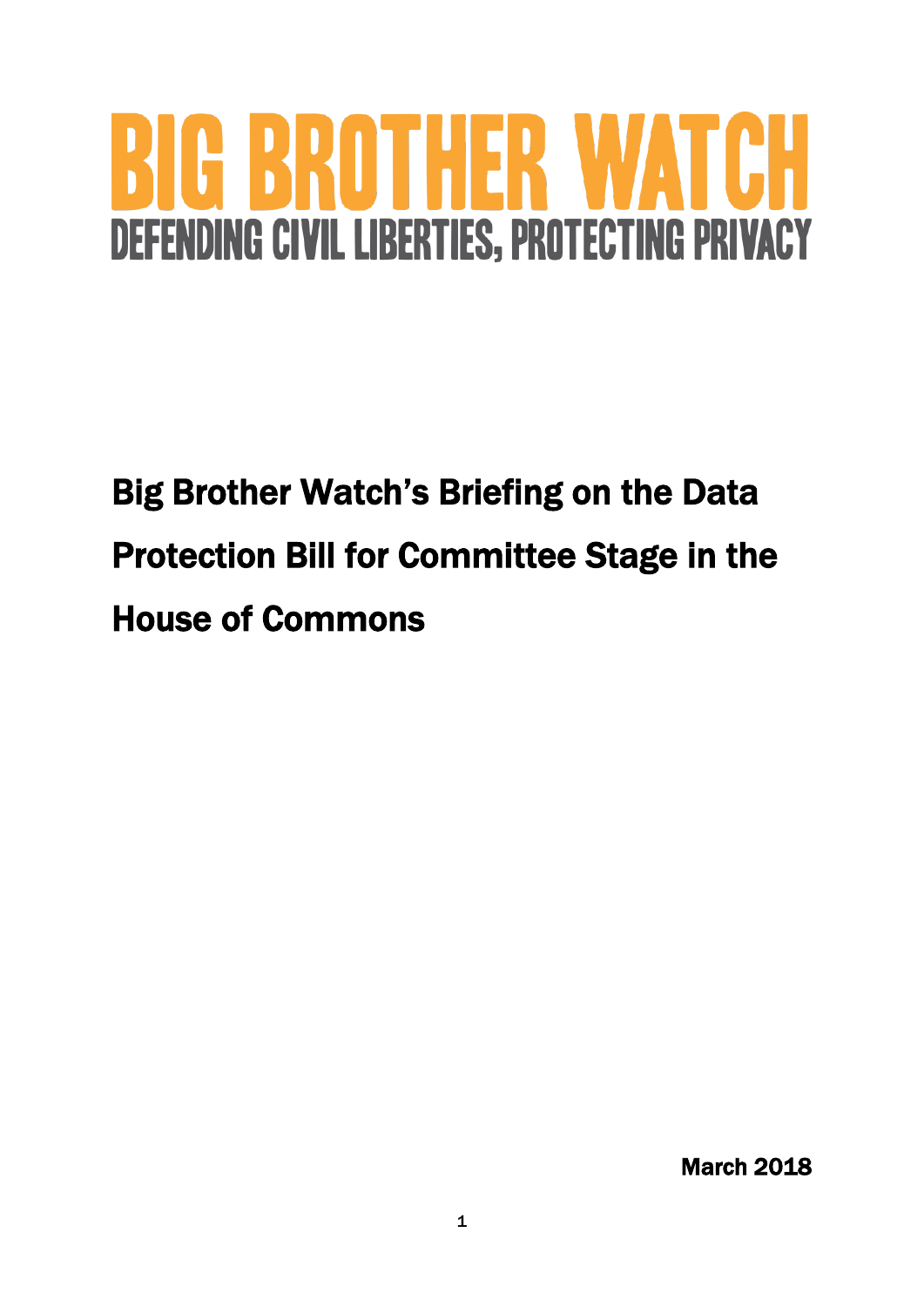# **CONTENTS**

| The right not to be subject to automated decision-making: exceptions and additional<br>1. |
|-------------------------------------------------------------------------------------------|
|                                                                                           |
|                                                                                           |
|                                                                                           |
| Automated decision-making: Human Rights Act safeguard6                                    |
| Automated decision-making: meaningful human input safeguard11                             |
| 2.                                                                                        |
|                                                                                           |
|                                                                                           |
|                                                                                           |
| 3.                                                                                        |
| 4.                                                                                        |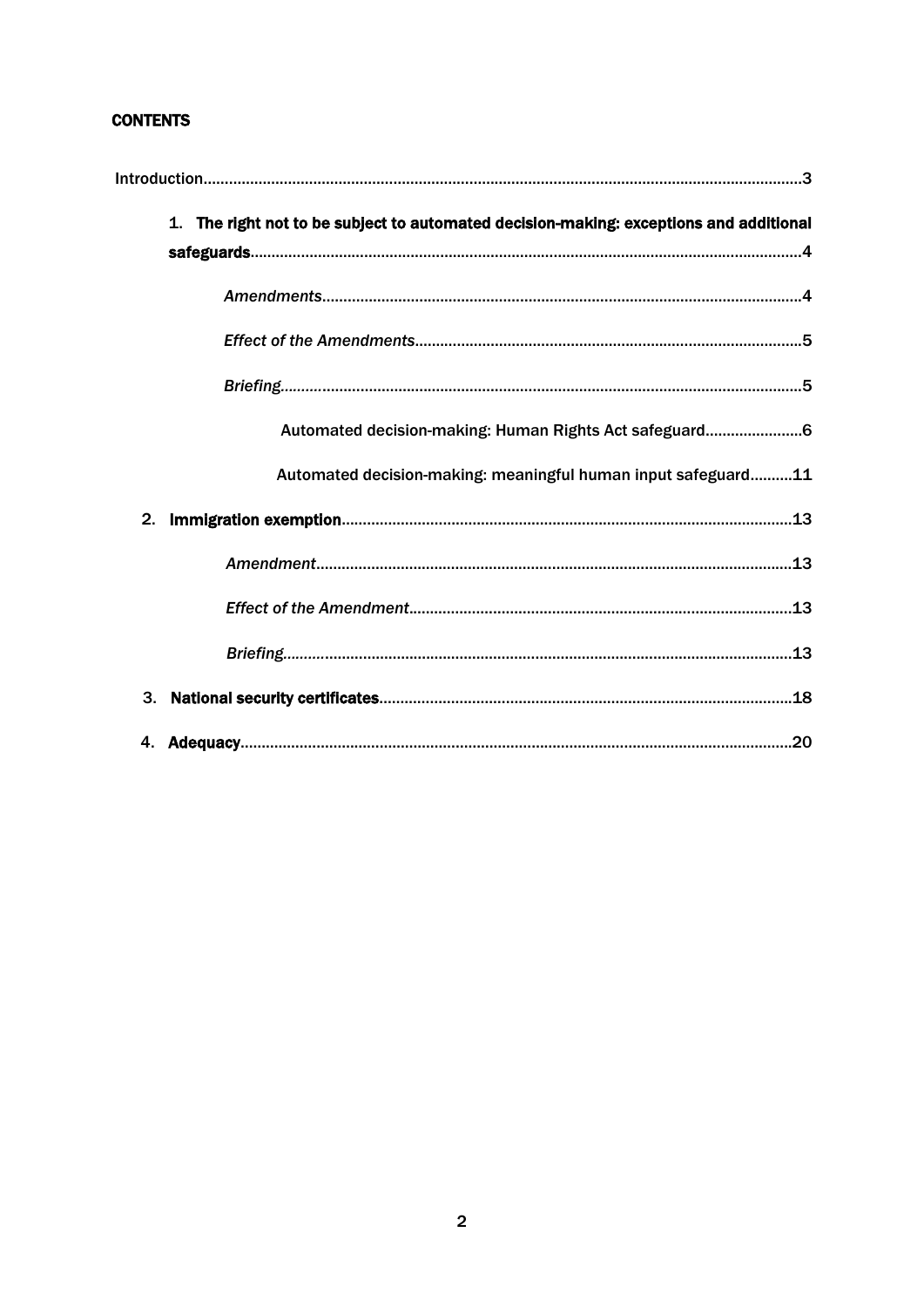# INTRODUCTION

The Data Protection Bill was published on the 13<sup>th</sup> September 2017.

Incorporating the EU General Data Protection Regulation (GDPR), which comes into force in the UK in May 2018, the Data Protection Bill is the biggest transformation of data protection law in the UK since 1998.

In anticipation of Committee Stage of the Data Protection Bill in the House of Commons, commencing on Tuesday 13 March 2018, we would like to draw your attention to a number of concerning issues within the Bill, and we propose amendments that are required in order to protect well-established privacy rights, maintain adequacy with EU law, and uphold the public's data protection rights.

We propose amendments to:

- Ensure that where human rights are engaged by automated decisions, there are always ultimately human decisions;
- Ensure that the safeguard of human involvement in automated decision-making is always meaningful;
- Uphold the existing application of data protection rights in the context of immigration data processing;

We would also like to draw your attention to elements within the Bill which are of concern:

- The national security certification regime which lacks oversight and time-limitation; and
- The issue of whether the UK's data protection regime is sufficiently protective to be subject to an 'adequacy' decision in order to share data freely with the EU post-Brexit.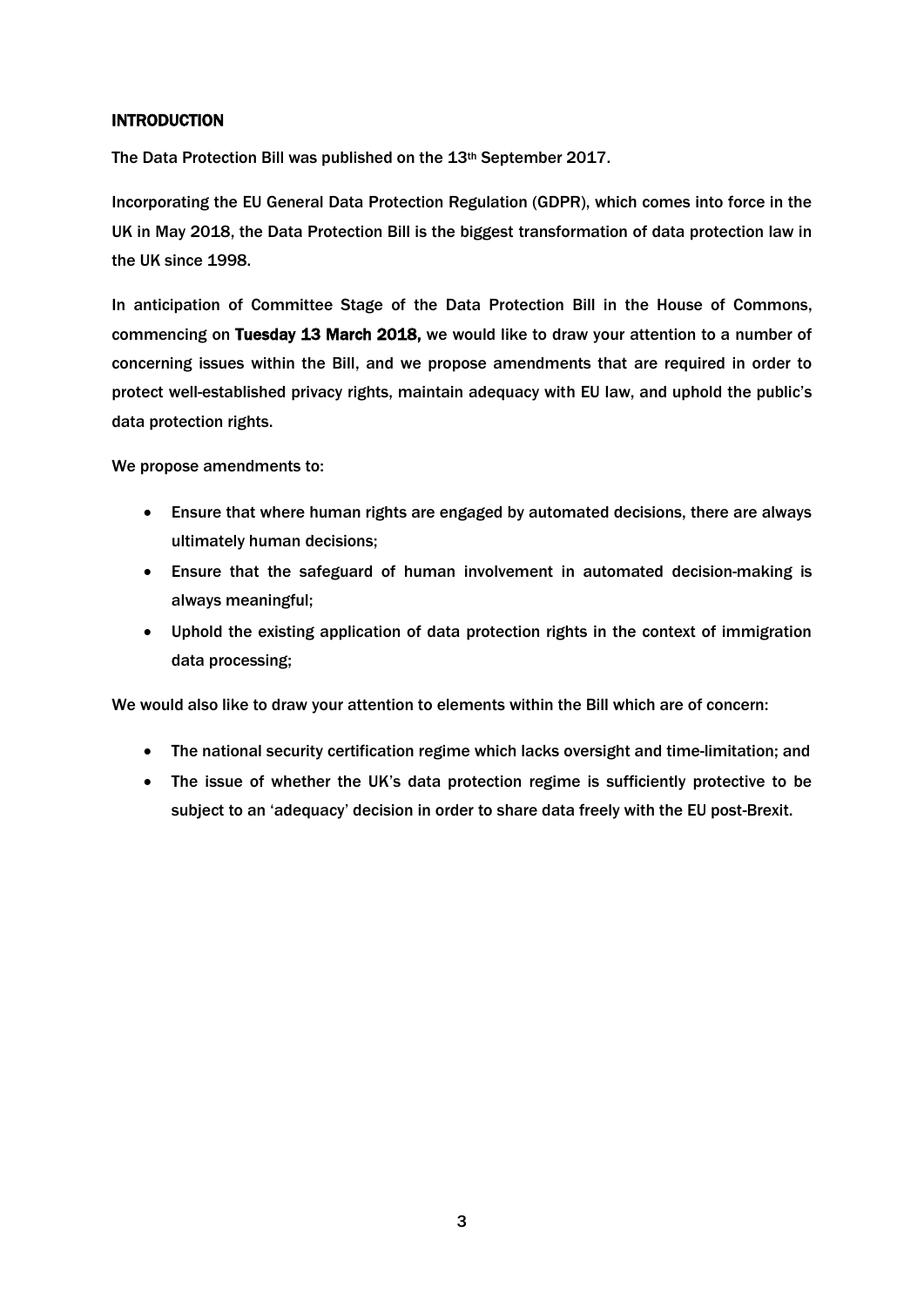# 1. The right not to be subject to automated decision-making: exceptions and additional safeguards

#### **Amendments**

#### *General processing<sup>1</sup>*

Clause 14, page 7, line 30, at end insert –

"(2A) A decision that engages an individual's rights under the Human Rights Act 1998 does not fall within Article 22(2)(b) of the GDPR (exception from prohibition on taking significant decisions based solely on automated processing for decisions that are authorised by law and subject to safeguards for the data subject's rights, freedoms and legitimate interests)."

Clause 14, page 7, line 40, at end insert -

"(2B) A decision is "based solely on automated processing" for the purposes of this section if, in relation to a data subject, there is no meaningful input by a natural person in the decision-making process."

#### *Law enforcement processing<sup>2</sup>*

Clause 50, Page 30, line 5, at end insert –

"( ) it does not engage the rights of the data subject under the Human Rights Act 1998."

#### *Intelligence services processing<sup>3</sup>*

Clause 96, Page 56, line 8, after "law" insert –

"unless the decision engages an individual's rights under the Human Rights Act 1998."

<sup>1</sup> Data Protection Bill, Part 2, Chapter 2

<sup>2</sup> Data Protection Bill, Part 3, Chapter 3

<sup>3</sup> Data Protection Bill, Part 4, Chapter 3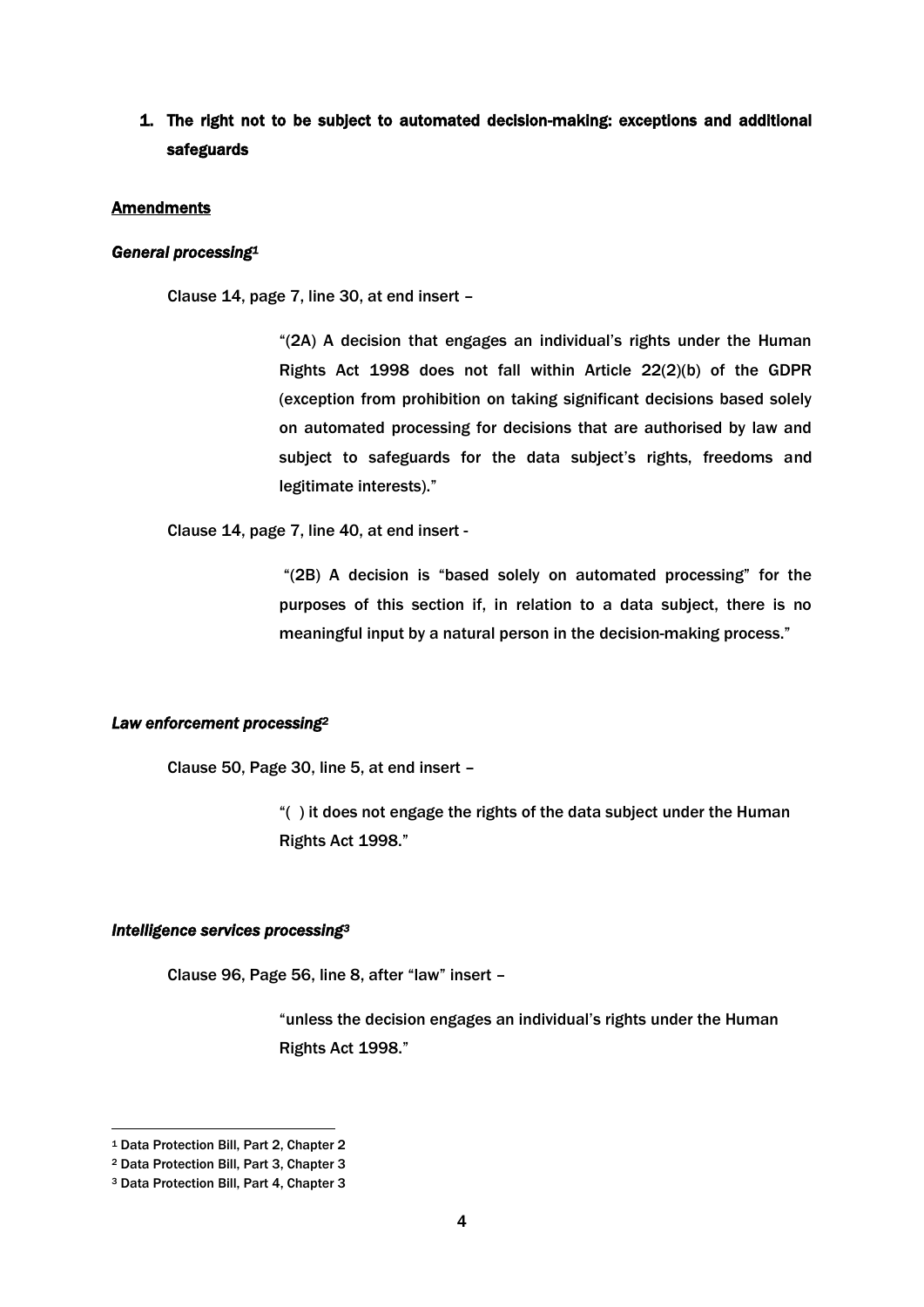#### **Effect of the Amendments**

The first amendment to Clause 14 would require that where human rights are engaged by automated decisions, there are always ultimately human decisions. This is achieved by clarifying any exemption from the prohibition on taking significant decisions based solely on automated processing does not apply to purely automated decisions that engage an individual's human rights. This amendment to Clause 14 would install this vital protection of human rights with regards to the general processing of personal data; the amendment to Clause 50 would apply the protection in the context of law enforcement processing, and the amendment to Clause 96 would apply to intelligence services processing.

The second amendment to Clause 14 would clarify the meaning of a decision "based solely on automated processing", which is a decision lacking "meaningful human input". This reflects the intent of the GDPR, and provides clarification that purely administrative human approval of an automated decision does make an automated decision a 'human' one.

#### BRIEFING

 $\overline{a}$ 

As the Government noted in its Statement of Intent on the planned reforms made by the Data Protection Bill, "*Our digital economy is creating mind-boggling quantities of personal data*".<sup>4</sup>

Data aggregation, where large amounts of data is collated or collected together from multiple sources and analysed and observed for patterns, often using automated programs, systems or algorithms, is becoming a central tool in both the public and the private sector, used by businesses, public services providers, and law enforcement.

This combination of advancing technology and hugely increasing volumes of data is leading to the categorisation of many aspects of people's lives by automated computer programs, from their shopping habits to their biometric information, their record of accessing public services to history of contact with law enforcement.

As a result we are seeing a huge increase in the use of automated decisions to categorise and profile people, and automated decision-making systems which make significant decisions on essential and important elements of people's lives.

<sup>4</sup> Department for Digital, Culture, Media and Sport, Statement of Intent, 'A New Data Protection Bill: Our Planned Reforms', The Contract Contract 2017, Contract 2017, and the page 4[\(https://www.gov.uk/government/uploads/system/uploads/attachment\\_data/file/635900/2017-08-07\\_DP\\_Bill\\_-](https://www.gov.uk/government/uploads/system/uploads/attachment_data/file/635900/2017-08-07_DP_Bill_-_Statement_of_Intent.pdf) [\\_Statement\\_of\\_Intent.pdf\)](https://www.gov.uk/government/uploads/system/uploads/attachment_data/file/635900/2017-08-07_DP_Bill_-_Statement_of_Intent.pdf)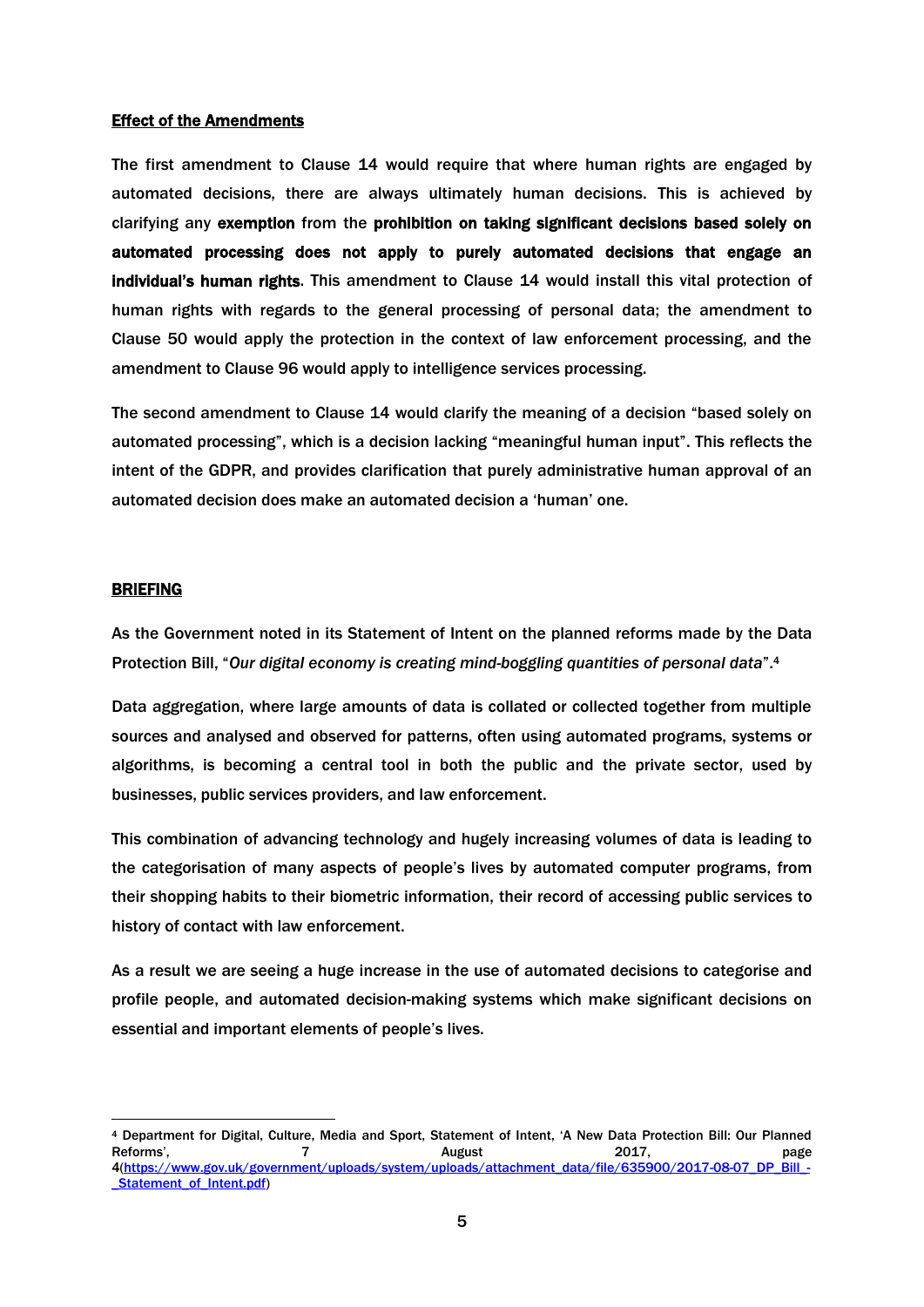The Data Protection Act 1998 provides the right not to be subjected to 'purely automated decision-taking.' Fortunately, the GDPR clarifies and extends safeguards for individuals against significant decisions based solely on automated processing.<sup>5</sup>

Article 22(1) of the GDPR provides that:

#### *"Automated individual decision-making, including profiling*

*"1. The data subject shall have the right not to be subject to a decision based solely on automated processing, including profiling, which produces legal effects concerning him or her or similarly significantly affects him or her".<sup>6</sup>*

Article 22(2)(b) of the GDPR allows Member States to create certain exemptions from this right, as long as "*the data subject's rights, freedoms and legitimate interests*" are safeguarded.

However, the Data Protection Bill currently fails to provide sufficient safeguards for data subjects' rights where it makes exemptions from this extremely important GDPR right.

# AUTOMATED DECISION-MAKING: HUMAN RIGHTS ACT SAFEGUARD

#### *(i) General processing)*

Clause 14 of the Bill permits exemptions from the right not to be subject to an automated decision in relation to "[g]eneral processing" of personal data.<sup>7</sup> However, we believe that such an exemption from this vital right should not be granted where decisions engage human rights.

Automated decisions may be relatively trivial, such as Amazon suggesting which books its customers might like, or they may be made in circumstances that can have critical consequences for someone's health, financial stability or employment.

It is well documented that automated decision-making processes can carry discreet biases hidden in the datasets used, perpetuating discrimination. Automated decisions often involve opaque, unaccountable processes. The risks and unaccountability of automation are too great to permit purely automated decisions to be made where fundamental rights are at stake. Preventing automated decision-making from being used where it engages an individual's rights under the Human Rights Act would ensure procedural fairness and provide much needed

<sup>5</sup> GDPR, Article 22

<sup>6</sup> GDPR, Article 22(1)

<sup>7</sup> Data Protection Bill, Article 14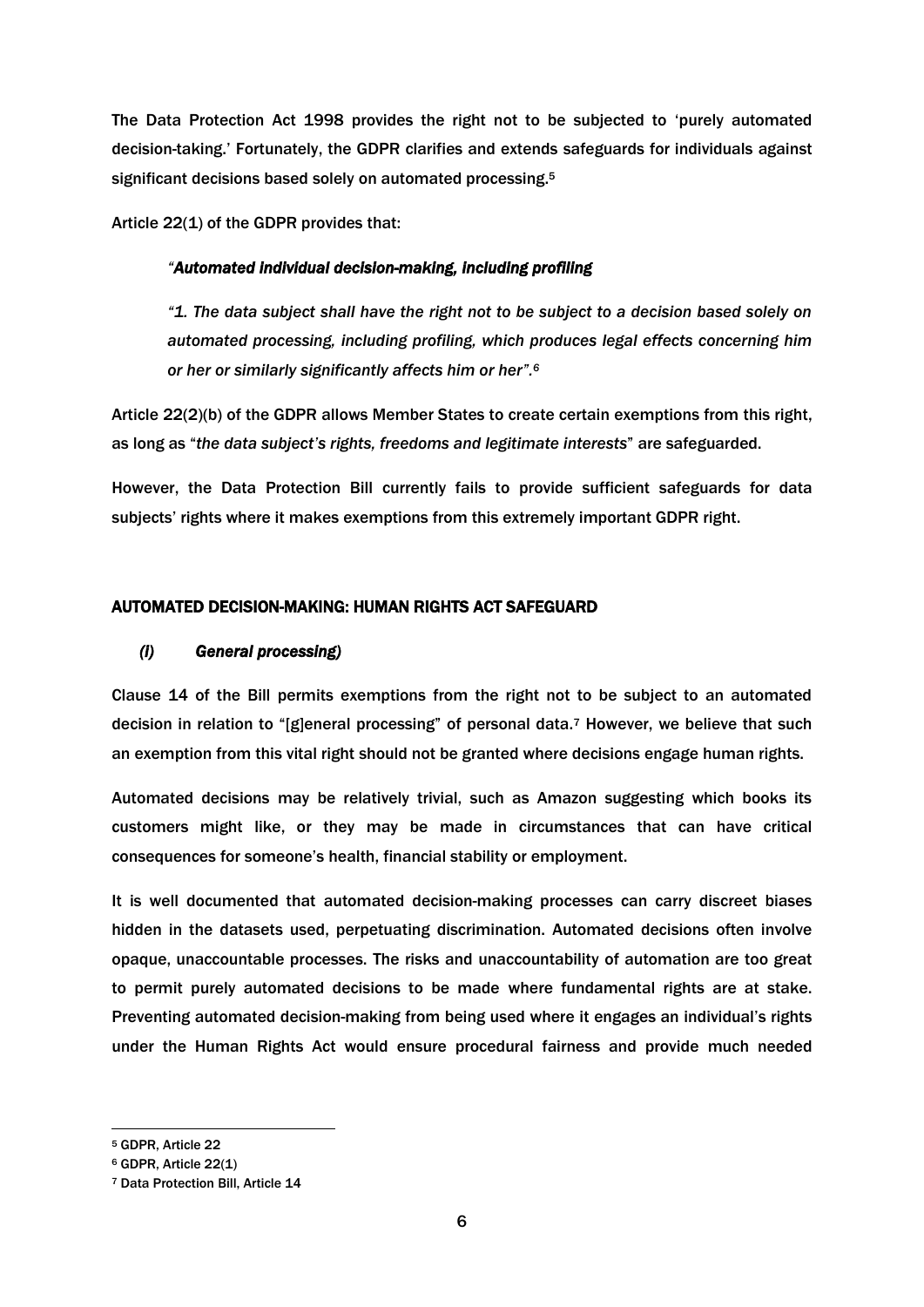protection against discriminatory decisions – issues which have become increasingly prevalent alongside the growing use of automated systems.<sup>8</sup>

As a result, Big Brother Watch believes that it is paramount to provide a base level of fundamental human rights protection for UK citizens in relation to automated decisions. In the 'Leaving the EU: Data Protection' debate in the House of Commons, Darren Jones MP noted "…*grave concern about whether, when we bring in machine learning and changing algorithms, it is even possible to deliver the right to human intervention." <sup>9</sup>* The opportunity to make human intervention not only possible but necessary in the most vital cases – where rights are at stake – is in this Bill.

Lord Clement-Jones, Lord Paddick, Baroness Hamwee, and Baroness Jones tabled this amendment to Clause 14 at Committee Stage. Lord Ashton, Parliamentary Under-Secretary (Department for Digital, Culture, Media and Sport), stated in response that the amendment would not allow *any* decisions based on automated decision-making:

*"All decisions relating to the processing of personal data engage an individual's human rights, so it would not be appropriate to exclude automated decisions on this basis." 10*

Baroness Jones tabled the amendment again at Report Stage, and rightly clarified the effect of the clause and amendment for the Ministers:

*"My amendments do nothing to inhibit automated data processing(…). Automated data processing is unaffected by my amendments, which focus on decisions based on data, however the data is processed(…). (W)here human rights are engaged, the final decision must be made by a human being."<sup>11</sup>*

Despite this, Baroness Williams (Minister of State, Home Office) repeated the mischaracterisation that "*practically all decisions would be caught by the prohibition"*."<sup>12</sup>

# However, it is plainly not the case that "practically all decisions" would be affected by the amended clause. Only decisionsthat are purely automated, produce significant legal effects,

-

2017[\(https://hansard.parliament.uk/lords/2017-11-13/debates/F52C75EF-3CCC-4AC4-9515-](https://hansard.parliament.uk/lords/2017-11-13/debates/F52C75EF-3CCC-4AC4-9515-A794F269FDAE/DataProtectionBill) [A794F269FDAE/DataProtectionBill\)](https://hansard.parliament.uk/lords/2017-11-13/debates/F52C75EF-3CCC-4AC4-9515-A794F269FDAE/DataProtectionBill)

<sup>8</sup> For example, there have been growing reports of AI or machine learning systems evidencing racial or gender biases, such as a Google job advert algorithm which was proven to show adverts for high-paying jobs much more often to men than to women, or multiple instances of image recognition algorithms erroneously recognising or failing to recognise people with dark skin. Recently, an algorithm was used to determine people's sexuality based on pictures of their face.

<sup>9</sup> Leaving the EU; Data Protection, House of Commons, 12 October 2017 [\(https://hansard.parliament.uk/Commons/2017-10-12/debates/20F0DCC3-149D-470D-8AF0-](https://hansard.parliament.uk/Commons/2017-10-12/debates/20F0DCC3-149D-470D-8AF0-2DE02400D4D0/LeavingTheEUDataProtection) [2DE02400D4D0/LeavingTheEUDataProtection\)](https://hansard.parliament.uk/Commons/2017-10-12/debates/20F0DCC3-149D-470D-8AF0-2DE02400D4D0/LeavingTheEUDataProtection) <sup>10</sup> Data Protection Bill, HL Committee Stage, 3rd day, 13 November 2017 13 November

<sup>12</sup> Data Protection Bill, HL Report stage, 2nd day, 13 December 2017 [\(https://hansard.parliament.uk/lords/2017-12-](https://hansard.parliament.uk/lords/2017-12-13/debates/9622571E-8F1E-43F8-B018-C409A3129553/DataProtectionBill(HL))) [13/debates/9622571E-8F1E-43F8-B018-C409A3129553/DataProtectionBill\(HL\)\)](https://hansard.parliament.uk/lords/2017-12-13/debates/9622571E-8F1E-43F8-B018-C409A3129553/DataProtectionBill(HL)))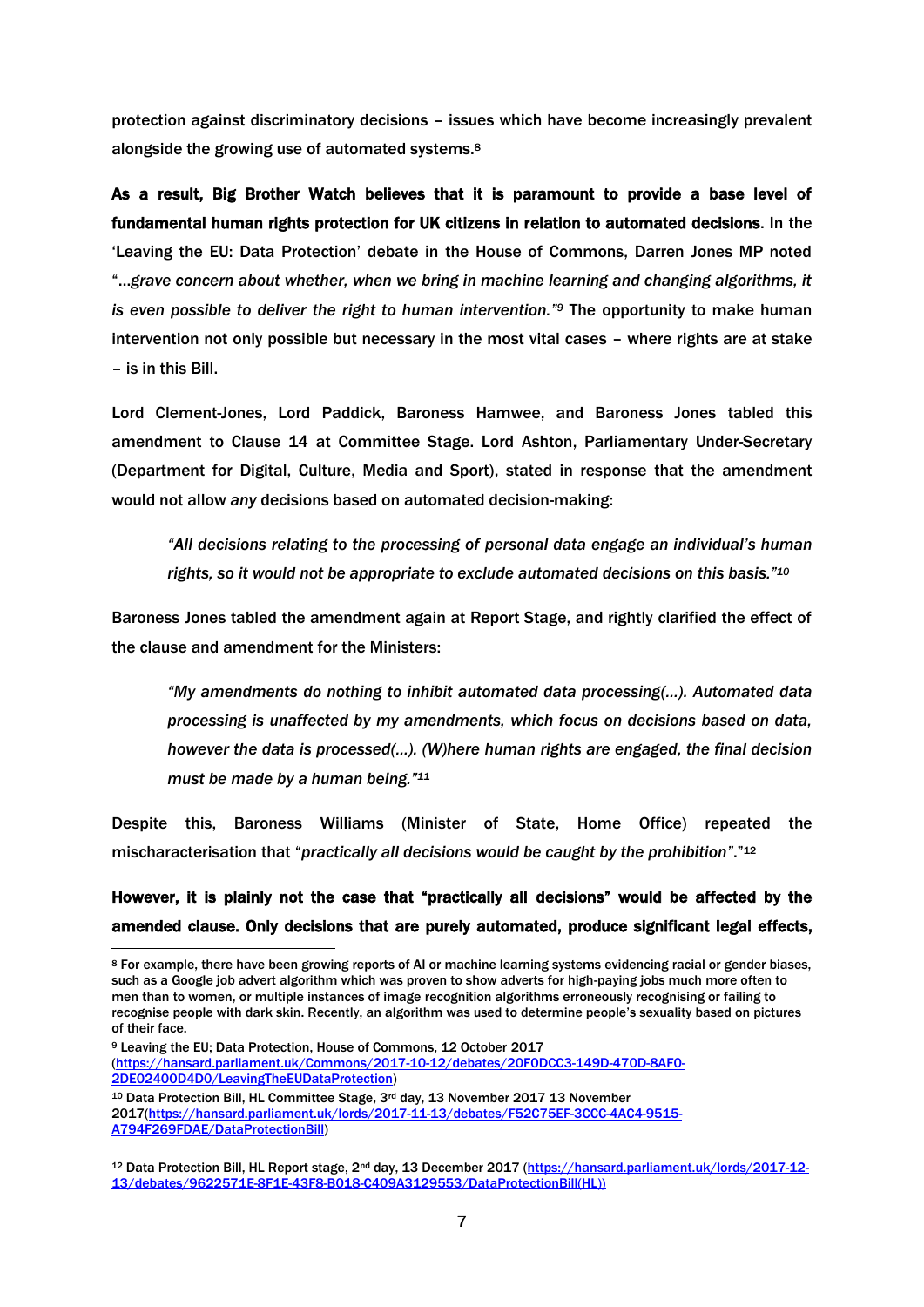# *and* engage an individual's fundamental rights would invoke the simple and vital protection of human involvement.

Baroness Jones concluded that:

"*We have to have this vital safeguard for human rights. After all the automated processing has been carried out, a human has to decide whether or not it is a reasonable decision to proceed. In this way we know where the decision lay and where the responsibility lies. No one can ever say, (…) it is the computer's fault.*" 13

We urge the Committee to amend Clause 14, and provide this vital and necessary safeguard for people's human rights in the context of automated processing.

# *(ii) Law enforcement processing*

The Bill also provides for an exception from the right not to be subject to an automated decision in relation to "law enforcement processing",<sup>14</sup> allowing law enforcement agencies, such as UK police forces, to make decisions based solely on automated processing.

In the context of law enforcement processing, the potential for people's rights and liberties to be infringed by automated processing is extremely serious.

Automated decision-making systems are currently being used by UK police to predict crime,<sup>15</sup> predict people's likelihood of re-offending,<sup>16</sup> and to monitor and recognise people's faces in crowds, leading to detention and arrest.<sup>17</sup> The use of automated decision-making algorithms, machine learning systems, and even basic 'artificial intelligence' programs by UK police give rise to new and complex concerns, and necessitate basic human rights protections.

Predictive policing tools are used by Kent Police and have been trialled by Greater Manchester, West Midlands, Yorkshire and the Metropolitan Police. Multiple studies and reports have found that similar systems can reinforce prejudice and bias.<sup>18</sup>

<sup>13</sup> *Ibid*

<sup>14</sup> Data Protection Bill, Clause 50

<sup>15</sup> BBC Online [\(http://www.bbc.co.uk/news/technology-29824854\)](http://www.bbc.co.uk/news/technology-29824854)

<sup>16</sup> BBC Online [\(http://www.bbc.co.uk/news/technology-39857645\)](http://www.bbc.co.uk/news/technology-39857645)

<sup>17</sup> Sky News Online [\(https://news.sky.com/story/legal-questions-surround-police-use-of-facial-recognition-tech-](https://news.sky.com/story/legal-questions-surround-police-use-of-facial-recognition-tech-11001595)[11001595\)](https://news.sky.com/story/legal-questions-surround-police-use-of-facial-recognition-tech-11001595)

<sup>18</sup> Ensign et al, (2017) 'Runaway Feedback Loops in Predictive Policing', Cornell University Library 29 June 2019 [https://arxiv.org/abs/1706.0984\)](https://arxiv.org/abs/1706.0984). Reported in the New Scientist

[<sup>\(</sup>https://www.newscientist.com/article/mg23631464-300-biased-policing-is-made-worse-by-errors-in-precrime](https://www.newscientist.com/article/mg23631464-300-biased-policing-is-made-worse-by-errors-in-precrime-algorithms/)[algorithms/\)](https://www.newscientist.com/article/mg23631464-300-biased-policing-is-made-worse-by-errors-in-precrime-algorithms/)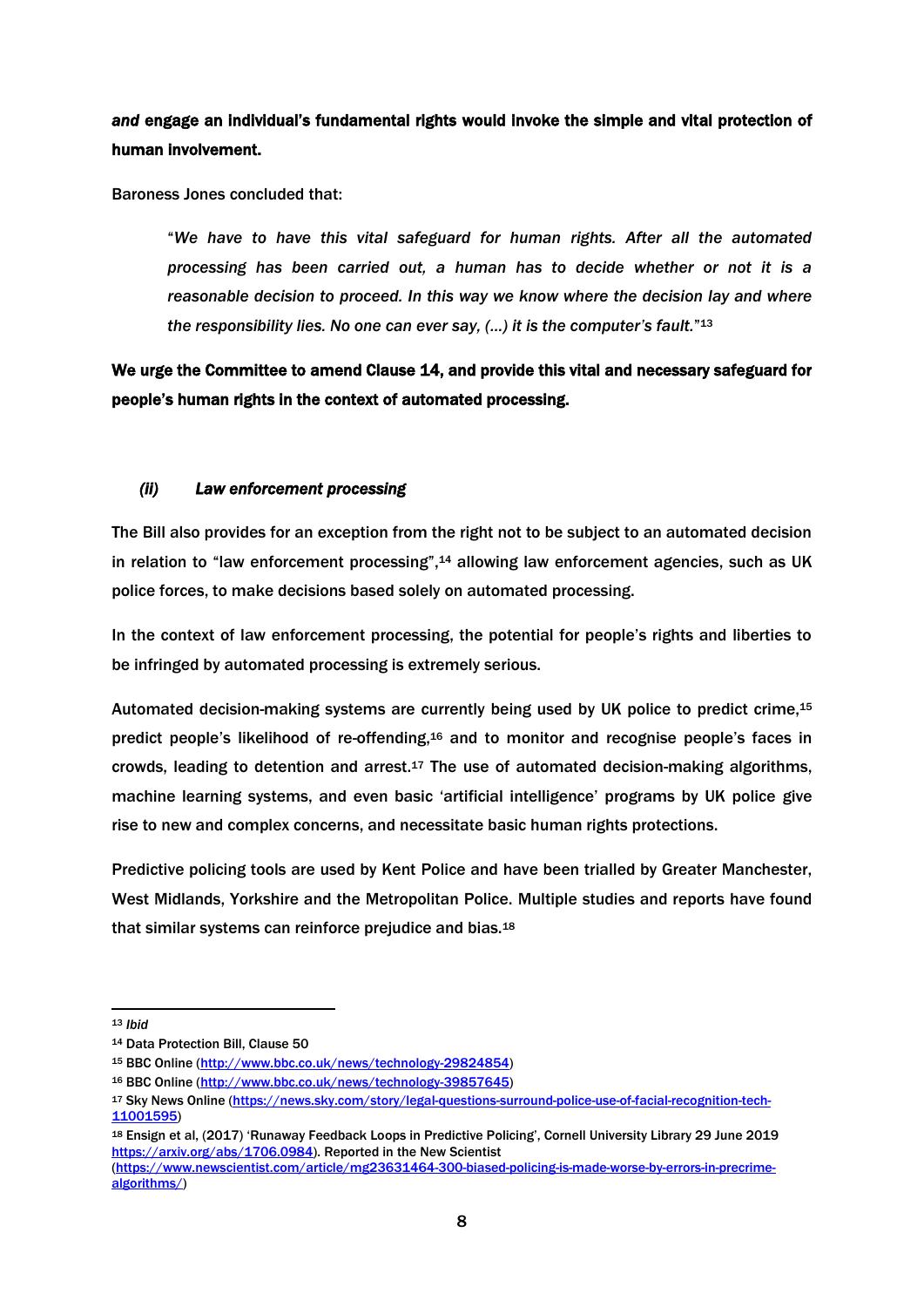Durham Police have recently begun using an automated decision making system which assesses the likelihood of a person to reoffend (HART - Harm Assessment Risk Tool).<sup>19</sup> While this is in its early stages, a comparable program used by US authorities was found to exhibit significant racial bias.<sup>20</sup>

Further, UK police including the Metropolitan Police and South Wales Police are currently using facial recognition technology to monitor and track individuals in public spaces. Similar technology has also been proven to display troubling accuracy biases across race and gender, , in particular misidentifying women and black people. 21

These examples make clear the very serious potential threat to people's rights and liberties by automated decision-making processes used by UK law enforcement. Automated processing in the context of law enforcement frequently engages individuals' rights under the Human Rights Act 1998 including the right to liberty, the right to a fair trial, the right to a private life, freedom of expression, freedom of assembly and the prohibition of discrimination.

However, the exemptions in the Bill in Clauses 49 and 50 would currently allow UK police to use purely automated processing, which engages these rights, without any human input whatsoever. This not only poses a very current risk, but could lead to even greater future risks as technologies advance.

At Second Reading in the House of Commons, Shadow Minister (Digital, Culture, Media and Sport) Liam Byrne MP acknowledged the risk that algorithmic decision-making may "*hard-code old injustice into new injustice",* and correspondingly, that "*the Bill does not include adequate safeguards against that at the moment, so we will need to address that".* 22

Brendan O'Hara MP described the Government's exemption as "*fraught with danger"* and *"not only at odds with the Data Protection Act 1998, but against article 22 of the GDPR".* Big Brother Watch agrees with his analysis that human intervention would provide vital "*transparency and accountability, and ensure that the state is not infringing an individual's fundamental rights, liberties and privacy" –* values which are "*beyond the concept of an algorithm".* 23

#### Big Brother Watch urges the Committee to amend the Bill and ensure that any decisions

<sup>19</sup> BBC Online [\(http://www.bbc.co.uk/news/technology-39857645\)](http://www.bbc.co.uk/news/technology-39857645)

<sup>20</sup> ProPublica [\(https://www.propublica.org/article/machine-bias-risk-assessments-in-criminal-sentencing\)](https://www.propublica.org/article/machine-bias-risk-assessments-in-criminal-sentencing)

<sup>21</sup> The Atlantic [\(https://www.theatlantic.com/technology/archive/2016/04/the-underlying-bias-of-facial-recognition](https://www.theatlantic.com/technology/archive/2016/04/the-underlying-bias-of-facial-recognition-systems/476991/)[systems/476991/\)](https://www.theatlantic.com/technology/archive/2016/04/the-underlying-bias-of-facial-recognition-systems/476991/)

<sup>&</sup>lt;sup>22</sup> Liam Byrne in Second Reading of the Data Protection Bill in the House of Commons, 5 March 2018.

<sup>&</sup>lt;sup>23</sup> Brendan O'Hara in Second Reading of the Data Protection Bill in the House of Commons, 5 March 2018,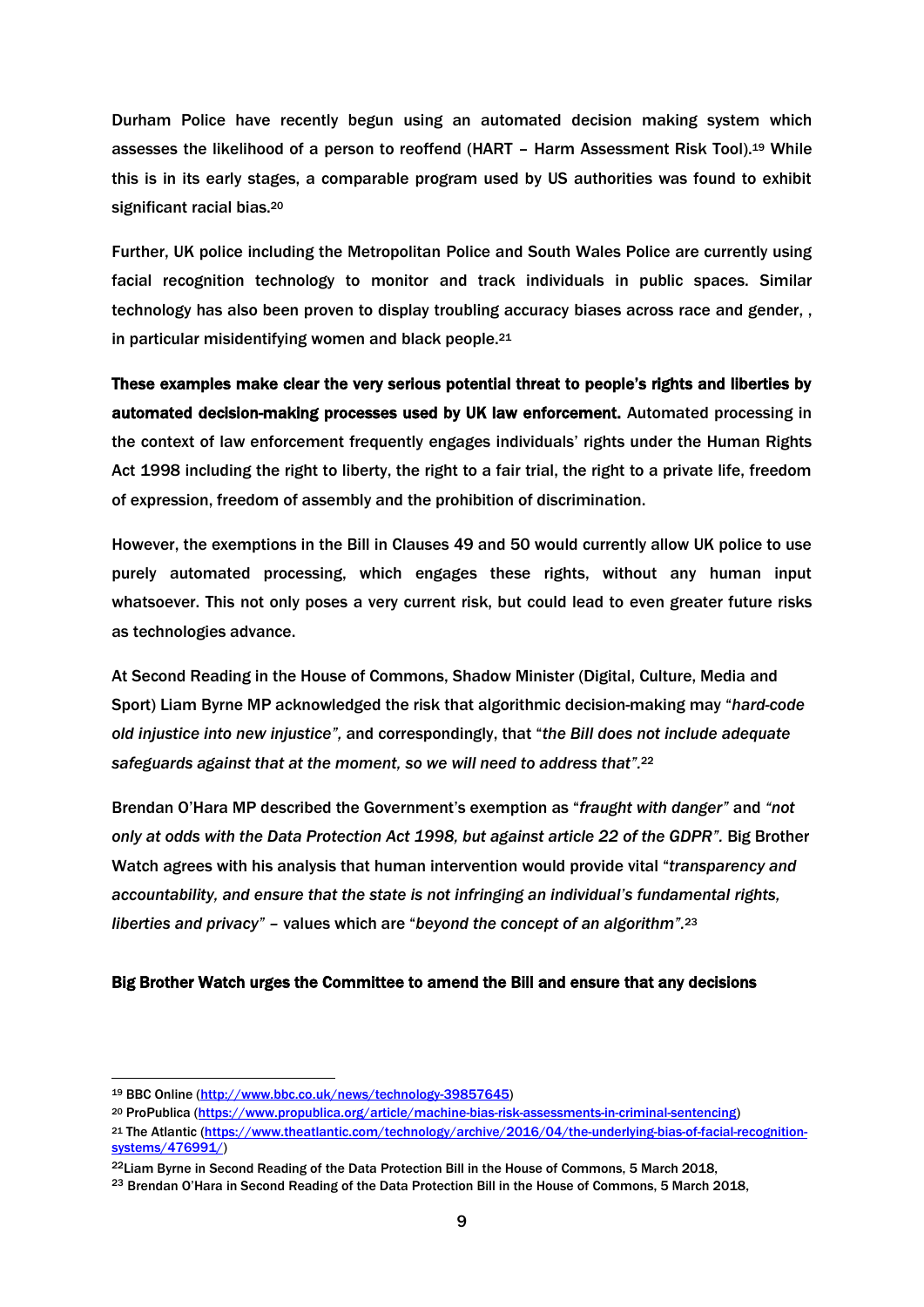engaging human rights should require human input. Baroness Hamwee summarised the principle in the Report Stage debate very succinctly: "*human rights, so human decision*".<sup>24</sup>

# *(iii) Intelligence services processing*

The Bill also provides for an exception from the right not to be subject to an automated decision in relation to "intelligence services processing".<sup>25</sup> We urge the Committee to reject this exemption from this vital right where decisions based *solely* on automated processing have both significant effects *and* engage an individual's rights under the Human Rights Act 1998.

The amendment to Clause 96 would provide the same minimum protection, based on human rights norms, as the amendments proposed to Clause 14 and Clause 50 in relation to general processing and law enforcement processing respectively. This amendment would still permit intelligence agencies to make purely automated decisions that have significant effects, including legal effects, where the decision is required or authorised by law. However, crucially, this amendment would not allow any decisions based *solely* on automated processing which both have significant effects *and* engage an individual's rights under the Human Rights Act 1998.

This amendment would prevent UK citizens being subject to automated processing decisions which might ultimately affect their right to liberty, privacy and the prohibition of discrimination.

At Report Stage, Baroness Williams responded to this tabled amendment explaining,

"*The intelligence services may use automated processing in their investigations, perhaps in a manner akin to a triage process to narrow down a field of inquiry. The decision arising from such a process may be to conduct a further search of their systems; arguably, that decision significantly affects a data subject and engages that individual's human rights. As such, it would be prohibited by the amendment, potentially impeding appropriate investigative work around identifying national security threats...*" 26

Baroness Williams appeared to suggest that the intelligence services would automatically "conduct a further search" relating to an individual/s, based on purely automated processing. This is precisely the situation that must be prohibited, not only in light of the GDPR, but indeed in any modern rights-respecting democracy. This issue is of growing importance as investigative

<sup>&</sup>lt;sup>24</sup> Baroness Hamwee in Data Protection Bill, Report stage,  $2<sup>nd</sup>$  day, 13 December 2017 [\(https://hansard.parliament.uk/lords/2017-12-13/debates/9622571E-8F1E-43F8-B018-](https://hansard.parliament.uk/lords/2017-12-13/debates/9622571E-8F1E-43F8-B018-C409A3129553/DataProtectionBill(HL))) [C409A3129553/DataProtectionBill\(HL\)\)](https://hansard.parliament.uk/lords/2017-12-13/debates/9622571E-8F1E-43F8-B018-C409A3129553/DataProtectionBill(HL)))

<sup>25</sup> Clause 96(2)

<sup>26</sup> Data Protection Bill, Report stage, 2nd day, 13 December 2017 [\(https://hansard.parliament.uk/lords/2017-12-](https://hansard.parliament.uk/lords/2017-12-13/debates/9622571E-8F1E-43F8-B018-C409A3129553/DataProtectionBill(HL))) [13/debates/9622571E-8F1E-43F8-B018-C409A3129553/DataProtectionBill\(HL\)\)](https://hansard.parliament.uk/lords/2017-12-13/debates/9622571E-8F1E-43F8-B018-C409A3129553/DataProtectionBill(HL)))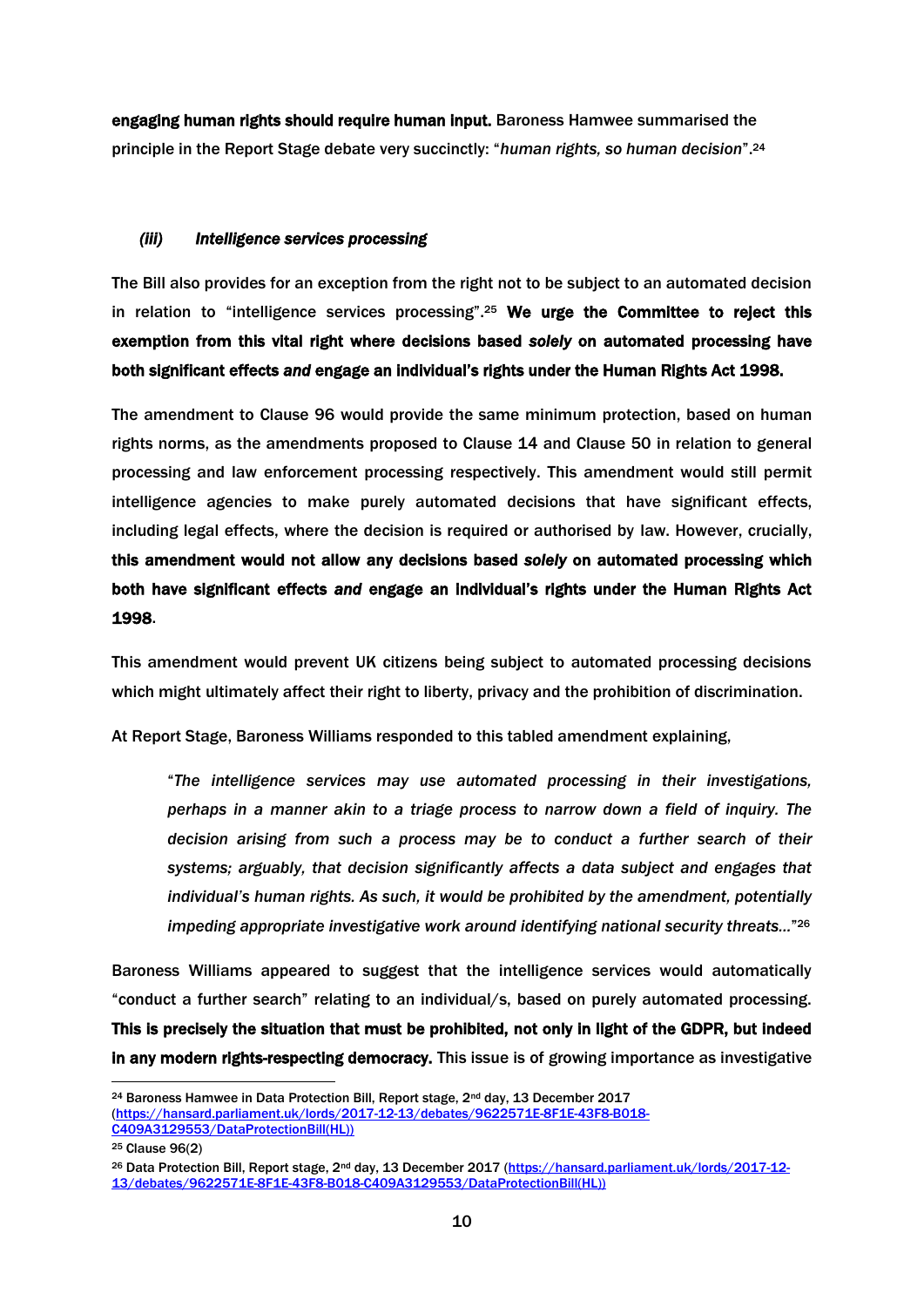technologies are advancing with unprecedented pace - and it is of particular relevance in the context of the intelligence services where the processing of bulk datasets and bulk intercept is routine. Individual warrants are not necessarily required for intelligence agencies to process or access an individuals' personal data, but an assessment of necessity and proportionality *is*  required. Therefore, human input is clearly required.

We do not believe that it would or should be legally defensible to subject an individual to further intrusion by the intelligence agencies, significantly engaging their Article 8 rights, on the basis of a purely automated decision – human involvement in a decision must always be explicitly required. Big Brother Watch urges the Committee to include this safeguard in the Bill in order to protect fundamental rights in relation to automated processing by the intelligence services.

# AUTOMATED DECISION-MAKING: MEANINGFUL HUMAN INPUT SAFEGUARD

# *(i) General processing:*

Clause 14 of the Bill states that the right not to be subject to an automated decision rests on whether that decision was "based *solely* on automatic processing". <sup>27</sup> Although this might appear to safeguard against decisions which are made "solely" based on automated processing, this does not sufficiently protect against a situation where the human involvement is so minimal as to be meaningless, such as a merely administrative authorisation of an automated decision by a human controller.

As it stands in the Bill, even the most minimal human input or token gesture lacking any actual influence over the decision could authorise an automated decision that has a significant legal effect, in order to circumvent this vital safeguard prohibiting such solely automated decisions. Big Brother Watch believes that this is not a sufficient protection.

Our concern was echoed by the Deputy Counsel to the Joint Committee on Human Rights, who has said that "*There may be decisions taken with minimal human input that remain de facto determined by an automated process*".*<sup>28</sup>*

At Committee stage in the House of Lords, Lord Ashton acknowledged that human intervention must be meaningful, stating that the Government's view is that the current phrasing of Clause implies this meaning. He also stated:

<sup>27</sup> Data Protection Bill, Clause 14(1) (emphasis added)

<sup>28</sup> Note from Deputy Counsel, 'The Human Rights Implications of the Data Protection Bill', 6 December 2017 [\(https://www.parliament.uk/documents/joint-committees/human-rights/correspondence/2017-](https://www.parliament.uk/documents/joint-committees/human-rights/correspondence/2017-19/Note_Deputy_Counsel_DPBill.pdf) [19/Note\\_Deputy\\_Counsel\\_DPBill.pdf\)](https://www.parliament.uk/documents/joint-committees/human-rights/correspondence/2017-19/Note_Deputy_Counsel_DPBill.pdf)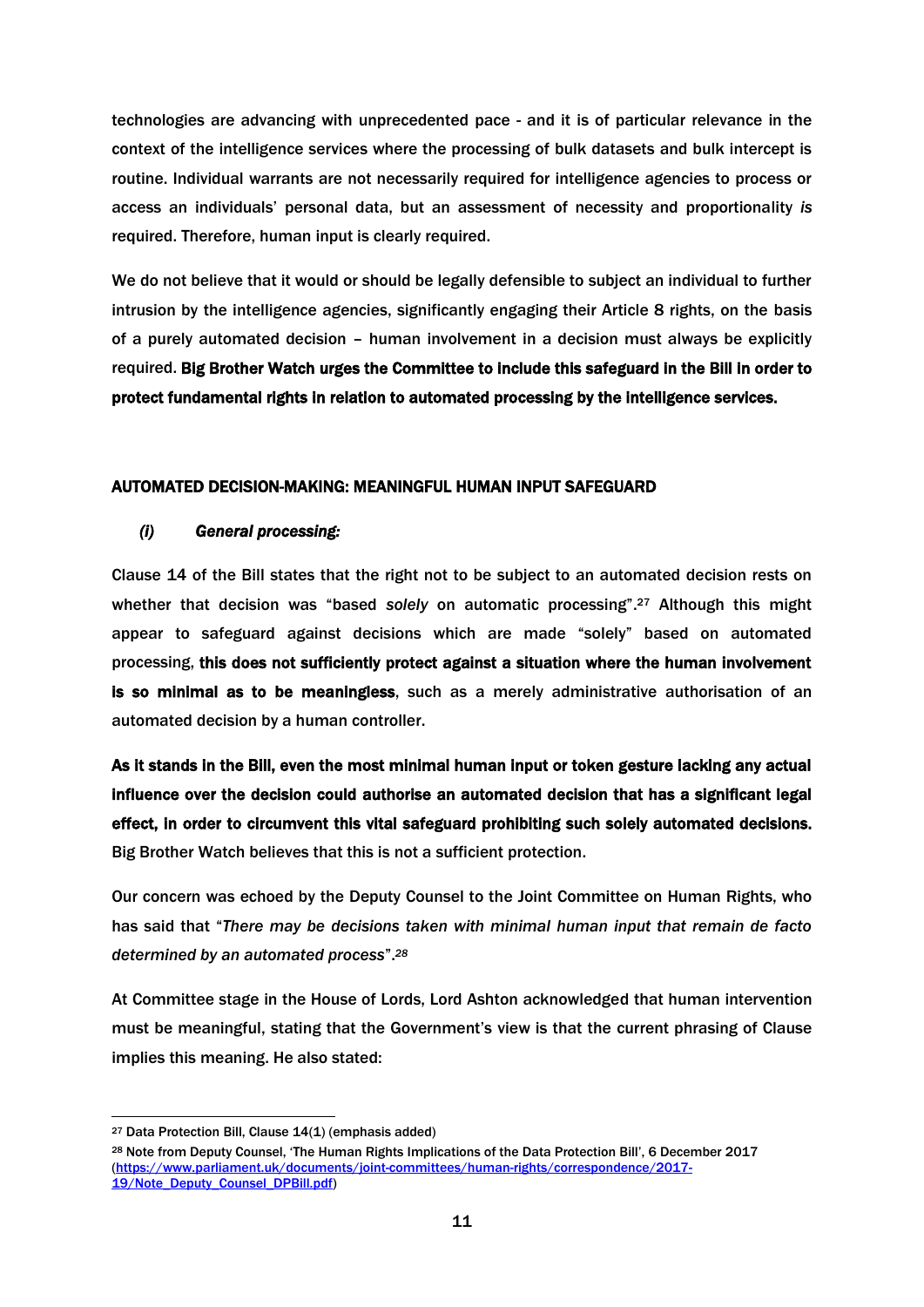"*Mere human presence or token involvement would not be enough. The purported human involvement has to be meaningful; it has to address the basis for the decision. If a decision was based solely on automated processing, it could not have meaningful input by a natural person.*" 29

Similarly, Baroness Williams noted at Report Stage that she was "*…sympathetic to the intention behind the amendment but the phrase… already provides for this.*" <sup>30</sup> She went on to state that the meaning had been clarified at Committee by Lord Ashton:

*"…mere human presence or incidental human involvement is not sufficient to constitute meaningful input. The input must be meaningful. The level of human intervention required is already clarified in the text*".<sup>31</sup>

However, this is patently not the case. While the intended meaning of the Clause is as the Government has made clear, this is not reflected in the phrasing of the Clause, or indeed anywhere in the Bill. There is no wording in the Bill at all that defines what constitutes an automated decision – and it would be entirely unsatisfactory to rely on Ministerial statements in Hansard to delineate the limitations of this vital right.

Baroness Williams also referred to Recital 71 of the GDPR, which she said "*already provides for this"* safeguard, satisfying the Government that there is no need to make the protection explicit in the Bill.<sup>32</sup> However, Recital 71 only states that automated decisions are those "*without any human intervention*" <sup>33</sup> – not those without *meaningful* intervention, as Big Brother Watch and the Government agree must be the case.

As the lines between human and automated decisions become increasingly blurred and the stakes grow ever higher, the Bill provides an important opportunity to introduce a clear and simple safeguard - not a safeguard which is fundamentally flawed. This amendment would ensure clarity of the meaning of a decision based "solely on automated processing" and ensure it is unequivocally one that has "no meaningful human input". Big Brother Watch urges parliamentarians to amend Clause 14 to this effect.

<sup>&</sup>lt;sup>29</sup> Data Protection Bill, Committee stage, 3<sup>rd</sup> day, 13 November 2017[\(https://hansard.parliament.uk/lords/2017-11-](https://hansard.parliament.uk/lords/2017-11-13/debates/F52C75EF-3CCC-4AC4-9515-A794F269FDAE/DataProtectionBill) [13/debates/F52C75EF-3CCC-4AC4-9515-A794F269FDAE/DataProtectionBill\)](https://hansard.parliament.uk/lords/2017-11-13/debates/F52C75EF-3CCC-4AC4-9515-A794F269FDAE/DataProtectionBill) 

<sup>30</sup> Data Protection Bill, Report stage, 2<sup>nd</sup> day, 13 December 2017 [\(https://hansard.parliament.uk/lords/2017-12-](https://hansard.parliament.uk/lords/2017-12-13/debates/9622571E-8F1E-43F8-B018-C409A3129553/DataProtectionBill(HL))) [13/debates/9622571E-8F1E-43F8-B018-C409A3129553/DataProtectionBill\(HL\)\)](https://hansard.parliament.uk/lords/2017-12-13/debates/9622571E-8F1E-43F8-B018-C409A3129553/DataProtectionBill(HL)))

<sup>31</sup> *Ibid*

<sup>32</sup> Baroness Williams of Trafford in Data Protection Bill, Report stage, 2<sup>nd</sup> day, 13 December [\(https://hansard.parliament.uk/lords/2017-12-13/debates/9622571E-8F1E-43F8-B018-](https://hansard.parliament.uk/lords/2017-12-13/debates/9622571E-8F1E-43F8-B018-C409A3129553/DataProtectionBill(HL))) [C409A3129553/DataProtectionBill\(HL\)\)](https://hansard.parliament.uk/lords/2017-12-13/debates/9622571E-8F1E-43F8-B018-C409A3129553/DataProtectionBill(HL)))

<sup>33</sup> GDPR, Recital 71 (emphasis added)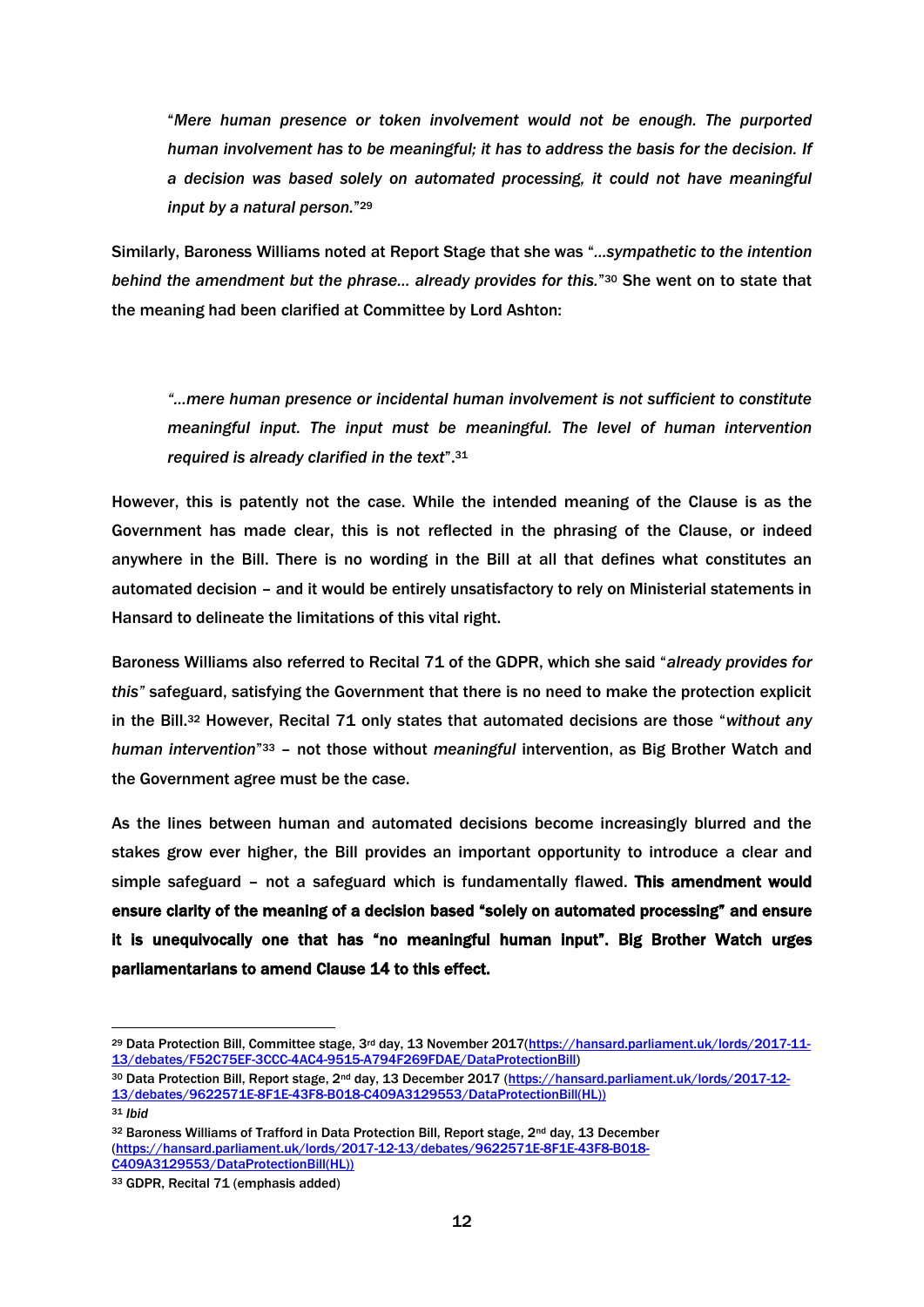# 2. Immigration exemption

# **Amendment**

Schedule 2

Page 136, line 29, leave out paragraph 4.

# Effect of the Amendment

This amendment removes the exemption to data subjects' rights where personal data is being processed for the maintenance of effective immigration control.

# BRIEFING

Schedule 2, paragraph 4 of the Bill, hereafter referred to as the "immigration exemption", sets out an extremely broad and wide-ranging exemption allowing the restriction of the majority of data subject's key GDPR rights where their personal data is processed for "*the maintenance of effective immigration control*" or for "*the investigation or detection of activities that would interfere with effective immigration control*".

The immigration exemption would introduce a new and unprecedented removal of rights in the UK's data protection framework. The breadth of data protection rights this exemption removes is completely unnecessary and disproportionate.

The exemption removes the following rights from individuals:

- A range of vital GDPR rights (right to access, right to erasure, right to restrict processing, right to object to processing); and
- All the principles in Article 5 of the GDPR (which require that processing must be lawful, fair and transparent, accurate, adequate, for explicit and legitimate purposes, processed in a manner that is secure, and limited to the specific original processing purpose).

The Information Commissioner has criticised the potential harm these exemptions may cause to those undergoing the asylum process: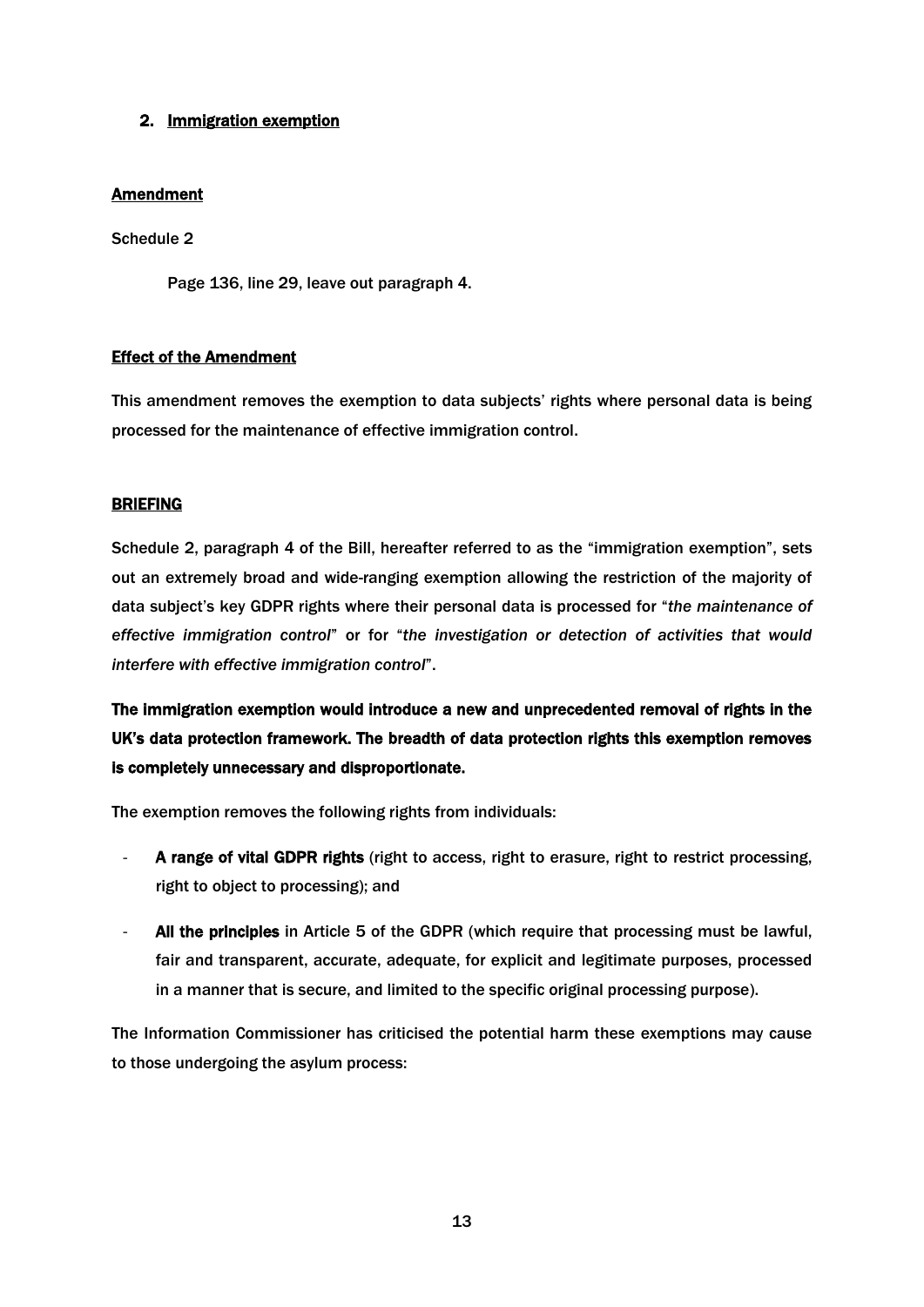"*If the exemption is applied, individuals will not be able to access their personal data to identify any factual inaccuracies and it will mean that the system lacks transparency and is fundamentally unfair*."<sup>34</sup>

The Deputy Counsel to the Joint Committee on Human Rights (JCHR) has also questioned "*why immigration control requires exemptions from fundamental principles such as lawfulness, fairness and accuracy in order to maintain its effectiveness*", asserting that "*it is arguably disproportionate to extend such restrictions to immigration control, particularly so in relation to lawful immigration*."<sup>35</sup>

There is no similar provision in the current Data Protection Act 1998. A similar provision was originally included in a draft of the 1983 Data Protection Bill, but was removed after being called "*a palpable fraud on the public if [it] were allowed to become law*" by the House of Lords' Committee on the Data Protection Bill at the time.<sup>36</sup>

The Bill already contains data protection exemptions in relation to criminal immigration offences, in Schedule 2, paragraphs 2 and 3. This immigration exemption is an entirely unrelated and additional power. This removal of rights has nothing to do with those who are suspected to have committed immigration offences, or even those who have actually committed immigration offences.

The Information Commissioner has criticised the breadth of data protection rights taken away under this exemption, stating that even an immigration exemption in relation to criminal offences should not restrict "*all the other 'GDPR provisions' which would be exempted*". 37

There is no definition in the Bill of "*immigration control*", or "*the effective maintenance of immigration control*". As demonstrated by recent political divides not only in the UK but in the US and elsewhere, "effective immigration control" is a highly subjective goal and a politicised issue, with the impact of various approaches rendering individuals' rights vulnerable to political tides.

<sup>34</sup> ICO Briefing (2017),' Data Protection Bill, House of Lords Report Stage –Information Commissioner's briefing – Annexx II[, https://ico.org.uk/media/about-the-ico/documents/2172865/dp-bill-lords-ico-briefing-report-stage-annex](https://ico.org.uk/media/about-the-ico/documents/2172865/dp-bill-lords-ico-briefing-report-stage-annex-ii-20171207.pdf)[ii-20171207.pdf](https://ico.org.uk/media/about-the-ico/documents/2172865/dp-bill-lords-ico-briefing-report-stage-annex-ii-20171207.pdf)

<sup>35</sup> Note from Deputy Counsel, 'The Human Rights Implications of the Data Protection Bill', 6 December 2017 [\(https://www.parliament.uk/documents/joint-committees/human-rights/correspondence/2017-](https://www.parliament.uk/documents/joint-committees/human-rights/correspondence/2017-19/Note_Deputy_Counsel_DPBill.pdf) [19/Note\\_Deputy\\_Counsel\\_DPBill.pdf\)](https://www.parliament.uk/documents/joint-committees/human-rights/correspondence/2017-19/Note_Deputy_Counsel_DPBill.pdf)

<sup>36</sup> Lord Elystan-Morgan, Data Protection Bill [H.L.] HL Deb 21 July 1983 vol 443 cc1269- 311 [\(http://hansard.millbanksystems.com/lords/1983/jul/21/data-protection-bill](http://hansard.millbanksystems.com/lords/1983/jul/21/data-protection-bill-hl#S5LV0443P0_19830721_HOL_172)[hl#S5LV0443P0\\_19830721\\_HOL\\_172](http://hansard.millbanksystems.com/lords/1983/jul/21/data-protection-bill-hl#S5LV0443P0_19830721_HOL_172) - accessed 07/12/17)

<sup>37</sup> ICO Briefing (2017),' Data Protection Bill, House of Lords Report Stage –Information Commissioner's briefing – Annexx II[, https://ico.org.uk/media/about-the-ico/documents/2172865/dp-bill-lords-ico-briefing-report-stage-annex](https://ico.org.uk/media/about-the-ico/documents/2172865/dp-bill-lords-ico-briefing-report-stage-annex-ii-20171207.pdf)[ii-20171207.pdf](https://ico.org.uk/media/about-the-ico/documents/2172865/dp-bill-lords-ico-briefing-report-stage-annex-ii-20171207.pdf)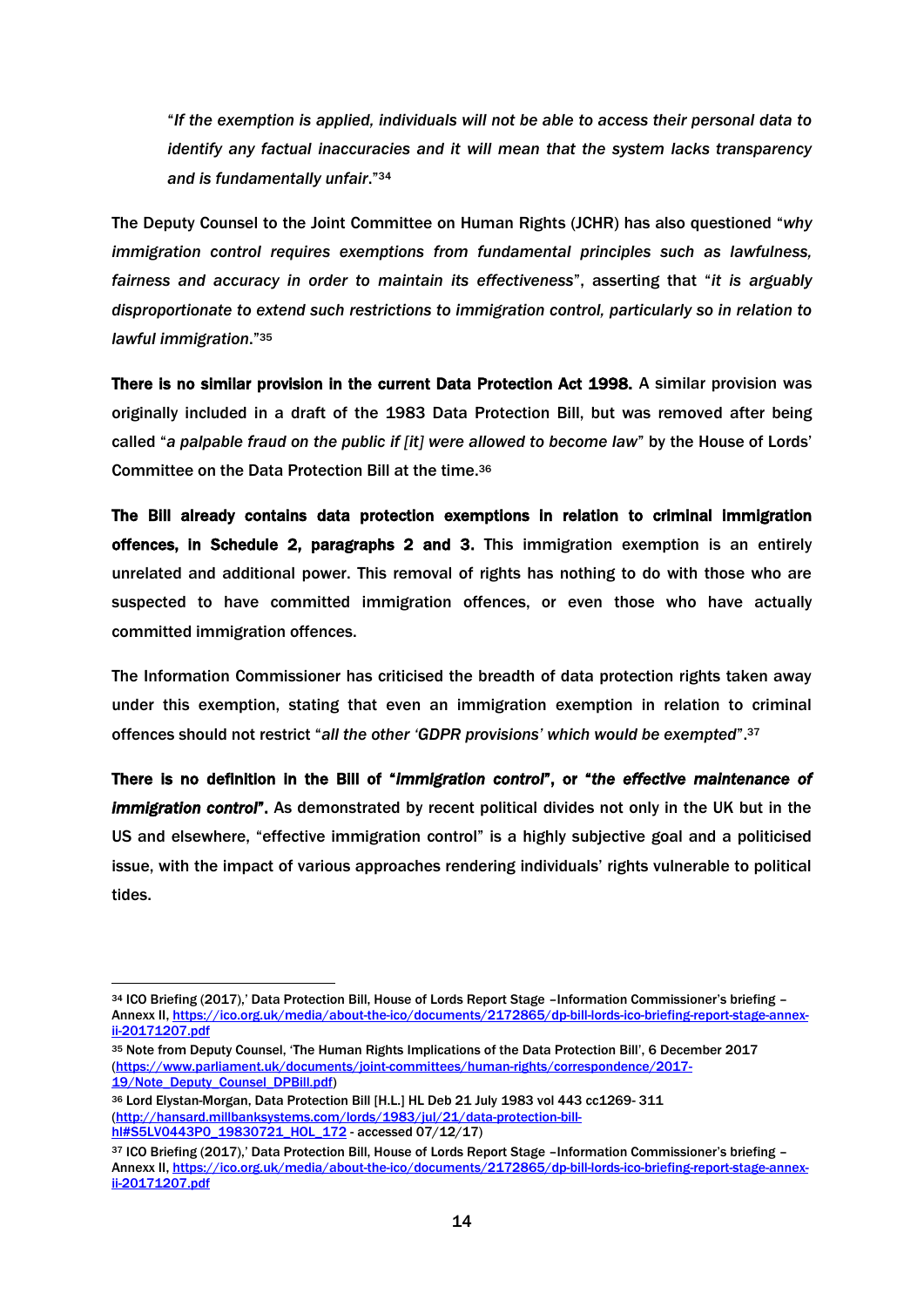Lord Lucas argued at Committee stage that the Bill is undermined "*in all sorts of insidious ways by having such a broad and unjustified clause*",<sup>38</sup> while Baroness Hamwee noted at Report that "*this [exemption] is very far-reaching indeed*".<sup>39</sup> She added that the second limb of the exemption "*gives scope for quite considerable fishing expeditions*",<sup>40</sup> allowing the restriction of people's data protection rights in extremely broad circumstances.

The Equality and Human Rights Commission has stated that this exemption could:

"…*permit the authorities to access and process highly personalised data, for example, phone or social media relating to sexual lives of immigrants claiming residency rights on the basis of their relationship with a British citizen*."<sup>41</sup>

This exemption would also seem to apply to all individuals engaged in the immigration system, whether that is British citizens who are partners or family members of those engaged with the immigration system, or EU citizens. The Deputy Counsel to the JCHR has described the potential for discriminatory impact against non-nationals, making it abundantly clear that "*any discrimination on the basis of nationality would engage Article 14 (in conjunction with Article 8 ECHR) as well as Articles 7, 8 and 21 of the Charter*".<sup>42</sup>

Individuals involved in the asylum and immigration process would almost certainly be unable to access their data. At Report stage in the House of Lords, an amendment to the immigration exemption removed the right to rectification from the list of rights exempt; however, the exemption restricts individuals from exercising their right of access, so they will never be able to know if the data that is held about them is accurate, and/or whether any rectifications are necessary.

This exemption could be applied extremely widely. Due to the many data-sharing agreements that the Home Office has with other departments, there is the very serious likelihood that this may restrict an individual from finding out what information the government holds about them or how that data is being used and shared in a context entirely removed from immigration control. Baroness Hamwee considered this at Report stage:

<sup>38</sup> Data Protection Bill, Committee stage, 3<sup>rd</sup> day, 13 November 2017 [\(https://hansard.parliament.uk/lords/2017-](https://hansard.parliament.uk/lords/2017-11-13/debates/F52C75EF-3CCC-4AC4-9515-A794F269FDAE/DataProtectionBill) [11-13/debates/F52C75EF-3CCC-4AC4-9515-A794F269FDAE/DataProtectionBill\)](https://hansard.parliament.uk/lords/2017-11-13/debates/F52C75EF-3CCC-4AC4-9515-A794F269FDAE/DataProtectionBill)

<sup>39</sup> Data Protection Bill, Report stage, 2<sup>nd</sup> day, 13 December 2017 [\(https://hansard.parliament.uk/lords/2017-12-](https://hansard.parliament.uk/lords/2017-12-13/debates/9622571E-8F1E-43F8-B018-C409A3129553/DataProtectionBill(HL))) [13/debates/9622571E-8F1E-43F8-B018-C409A3129553/DataProtectionBill\(HL\)\)](https://hansard.parliament.uk/lords/2017-12-13/debates/9622571E-8F1E-43F8-B018-C409A3129553/DataProtectionBill(HL))) <sup>40</sup> *Ibid*

<sup>41</sup> EHRC Written Evidence to the Joint Committee on Human Rights, quoted in the Note from Deputy Counsel, 'The Human Rights Implications of the Data Protection Bill', 6 December 2017

[<sup>\(</sup>https://www.parliament.uk/documents/joint-committees/human-rights/correspondence/2017-](https://www.parliament.uk/documents/joint-committees/human-rights/correspondence/2017-19/Note_Deputy_Counsel_DPBill.pdf) [19/Note\\_Deputy\\_Counsel\\_DPBill.pdf\)](https://www.parliament.uk/documents/joint-committees/human-rights/correspondence/2017-19/Note_Deputy_Counsel_DPBill.pdf)

<sup>42</sup> Note from Deputy Counsel, 'The Human Rights Implications of the Data Protection Bill', 6 December 2017 [\(https://www.parliament.uk/documents/joint-committees/human-rights/correspondence/2017-](https://www.parliament.uk/documents/joint-committees/human-rights/correspondence/2017-19/Note_Deputy_Counsel_DPBill.pdf) [19/Note\\_Deputy\\_Counsel\\_DPBill.pdf\)](https://www.parliament.uk/documents/joint-committees/human-rights/correspondence/2017-19/Note_Deputy_Counsel_DPBill.pdf)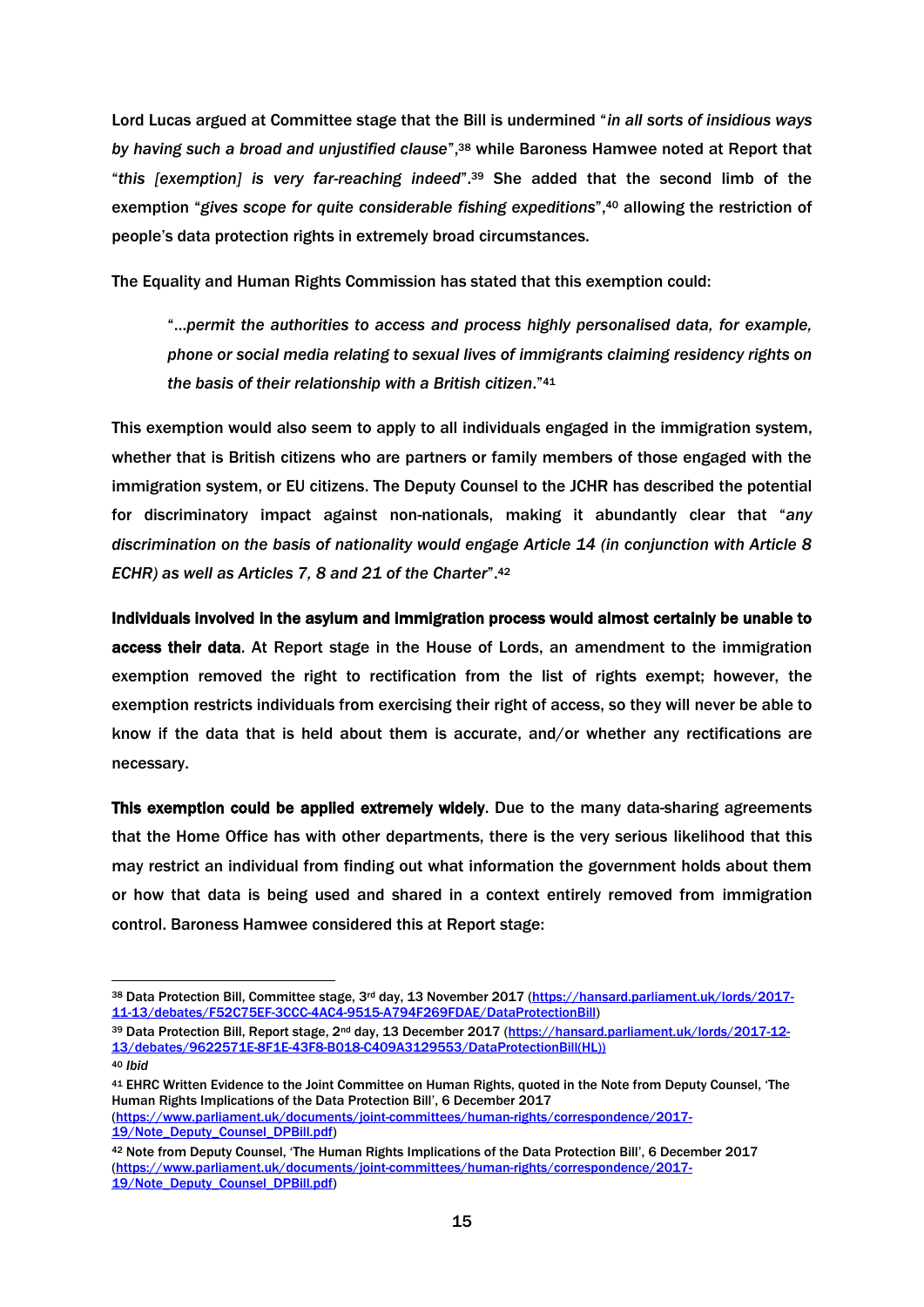"*Immigration control has expanded in nature over the last few years. It stretches beyond the Home Office to the activities and functions of public bodies and private individuals in providing housing, healthcare, employment, education, social assistance, banking facilities, driving licences and marriage registration, as well as the private sector in carrying out functions for the state such as immigration removal centres*."<sup>43</sup>

The Information Commissioner has echoed concerns about the potential application of this exemption stating that it "*could also draw in organisations who are processing personal data for the purposes of checking right to work status of individuals for example*." 44

This exemption may be incompatible with the GDPR, leading to serious consequences in relation to a future data-sharing adequacy agreement with the EU post-Brexit. We are very concerned that the inclusion of this exemption may be incompatible with the GDPR, as well as having a significantly disproportionate and discriminatory effect.

The immigration exemption goes much further than the scope of restrictions afforded to Member States under the GDPR. Article 23(1) of the GDPR allows Member States to make restrictions to GDPR rights, as long as any restriction to GDPR rights "*respects the essence of the fundamental rights and freedoms and is a necessary and proportionate measure in a democratic society*" in order to safeguard any of the areas of competency that are listed. These areas include national security, defence, public security, and preventing and investigating crime. <sup>45</sup> Immigration is not included in that list.

At Report stage, Baroness Williams echoed this: "*It [article 23 of the GDPR] does not expressly allow restrictions for the purposes of immigration control*."<sup>46</sup> The Deputy Counsel to the JCHR also stated that "*The GDPR does not expressly provide for immigration control as a legitimate ground for exemption*".<sup>47</sup>

The Government's response at Committee and Report stage has failed to address the concerns raised and did not offer any reasonable justification for this exemption. We believe that allowing this provision to remain would significantly encroach on the UK's ability to achieve adequacy with EU law, on the basis that it is at odds with Article 23(1) of the GDPR.

<sup>43</sup> Data Protection Bill, Report stage, 2<sup>nd</sup> day, 13 December 2017 [\(https://hansard.parliament.uk/lords/2017-12-](https://hansard.parliament.uk/lords/2017-12-13/debates/9622571E-8F1E-43F8-B018-C409A3129553/DataProtectionBill(HL))) [13/debates/9622571E-8F1E-43F8-B018-C409A3129553/DataProtectionBill\(HL\)\)](https://hansard.parliament.uk/lords/2017-12-13/debates/9622571E-8F1E-43F8-B018-C409A3129553/DataProtectionBill(HL)))

<sup>44</sup> ICO Briefing (2017),' Data Protection Bill, House of Lords Report Stage –Information Commissioner's briefing – Annexx II[, https://ico.org.uk/media/about-the-ico/documents/2172865/dp-bill-lords-ico-briefing-report-stage-annex](https://ico.org.uk/media/about-the-ico/documents/2172865/dp-bill-lords-ico-briefing-report-stage-annex-ii-20171207.pdf)[ii-20171207.pdf](https://ico.org.uk/media/about-the-ico/documents/2172865/dp-bill-lords-ico-briefing-report-stage-annex-ii-20171207.pdf)

<sup>45</sup> General Data Protection Regulation, Article 23(1)(a) - (j).

<sup>46</sup> Data Protection Bill, Report stage, 2nd day, 13 December 2017 [\(https://hansard.parliament.uk/lords/2017-12-](https://hansard.parliament.uk/lords/2017-12-13/debates/9622571E-8F1E-43F8-B018-C409A3129553/DataProtectionBill(HL))) [13/debates/9622571E-8F1E-43F8-B018-C409A3129553/DataProtectionBill\(HL\)\)](https://hansard.parliament.uk/lords/2017-12-13/debates/9622571E-8F1E-43F8-B018-C409A3129553/DataProtectionBill(HL)))

<sup>47</sup> Note from Deputy Counsel, 'The Human Rights Implications of the Data Protection Bill', 6 December 2017 [\(https://www.parliament.uk/documents/joint-committees/human-rights/correspondence/2017-](https://www.parliament.uk/documents/joint-committees/human-rights/correspondence/2017-19/Note_Deputy_Counsel_DPBill.pdf) [19/Note\\_Deputy\\_Counsel\\_DPBill.pdf\)](https://www.parliament.uk/documents/joint-committees/human-rights/correspondence/2017-19/Note_Deputy_Counsel_DPBill.pdf)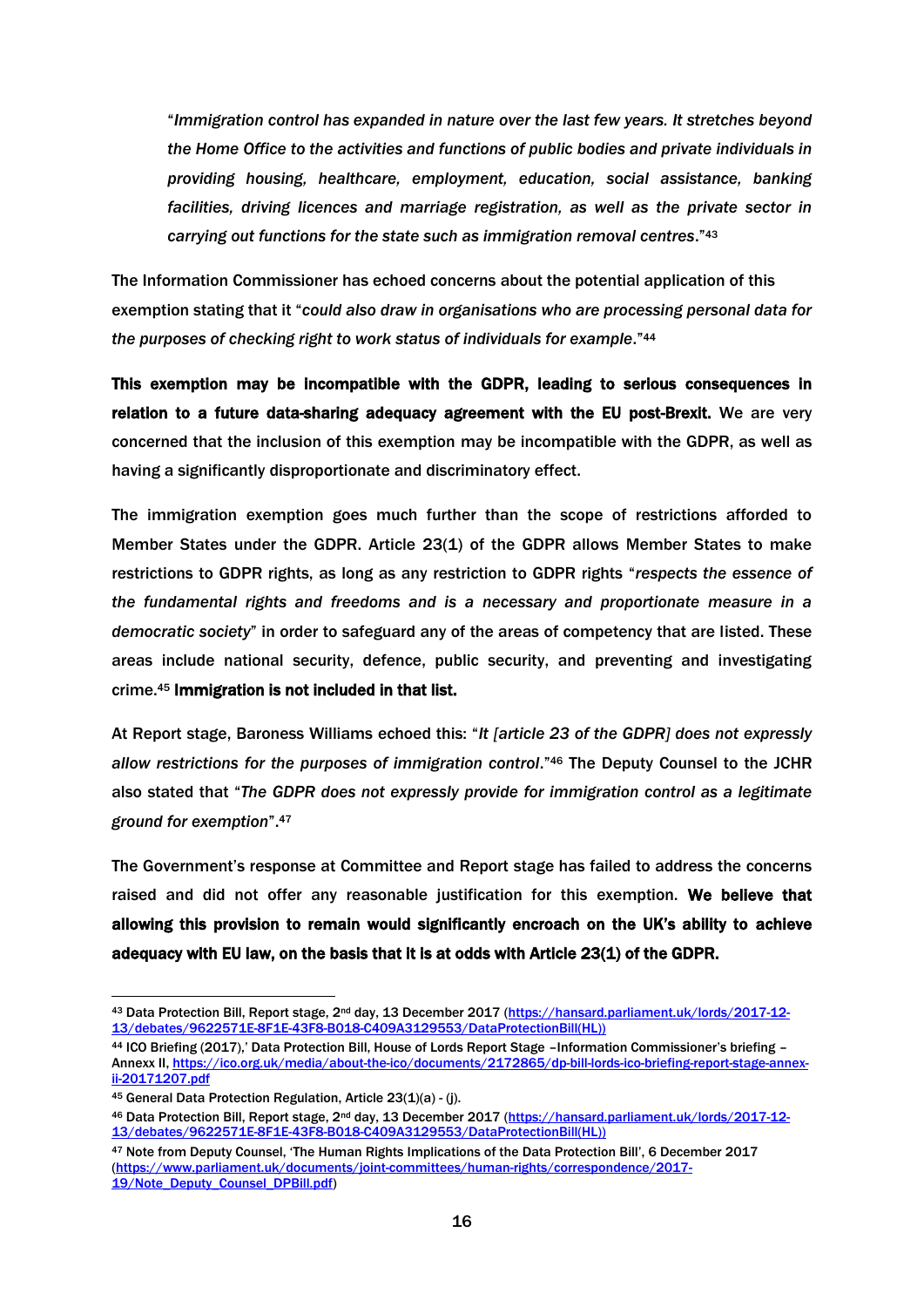Big Brother Watch believes that this exemption has the potential to be extremely harmful. This exemption is also a serious concern for Liberty and a broad range of civil society and rights organisations that are also pushing for the removal of this exemption. We call on the Committee to reject this wholesale exemption of rights for the purpose of 'immigration control'.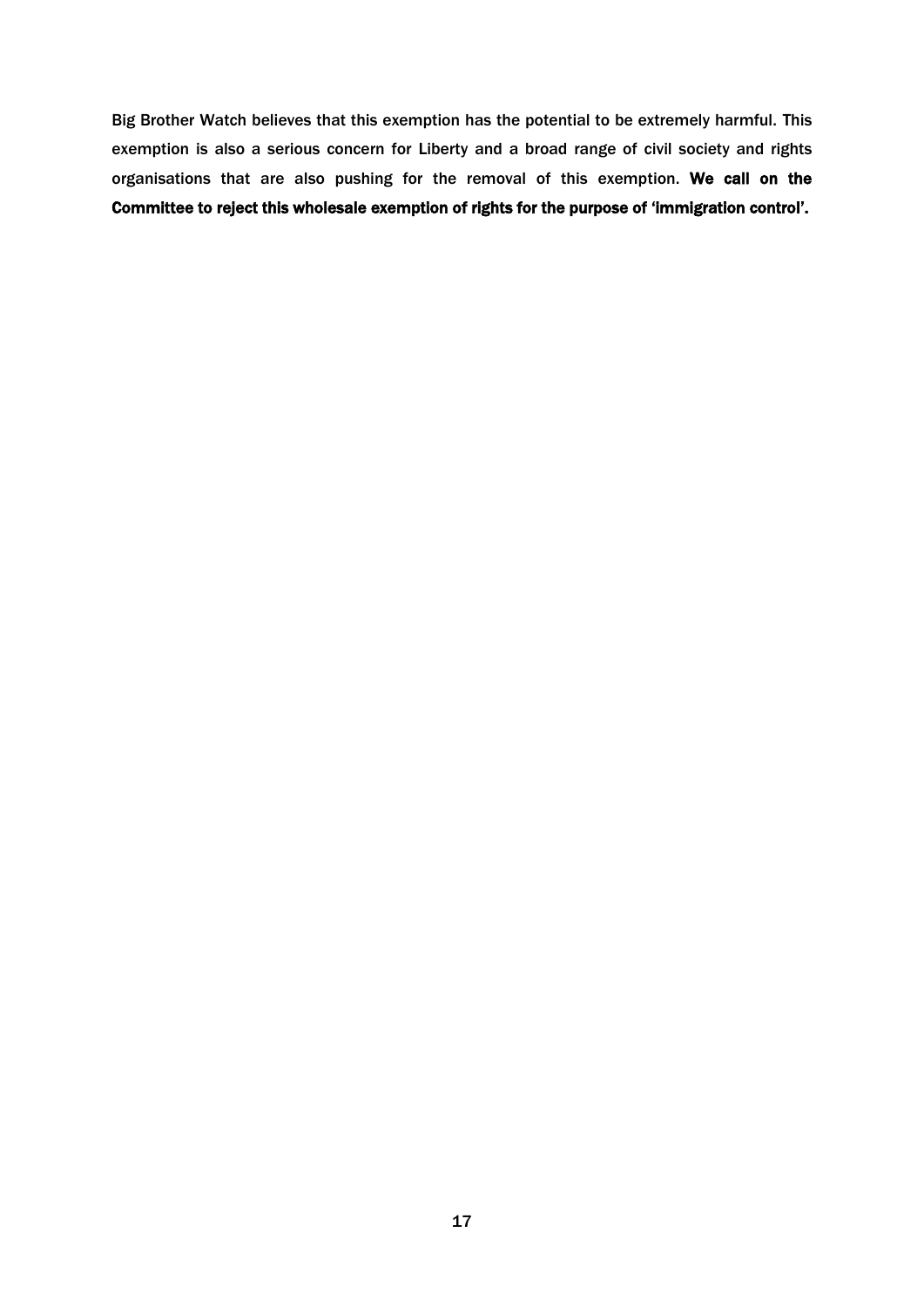#### 3. National Security Certificates

Clause 26 and Clause 27 of the Data Protection Bill provide for a national security certification regime which allows the restriction of and exemption from a wide range of rights under the GDPR and the Bill itself, on the basis of national security and defence.<sup>48</sup>

The Data Protection Act 1998 also provides for the withdrawal of some data protection rights on the basis of 'safeguarding national security'. <sup>49</sup> However, the rights which can be restricted under a certificate in the Bill go much further than the current regime under the 1998 Act. The list of rights that can be restricted is set out in Clause 26 of the Bill and includes all the rights of data subjects under Chapter III of the applied GDPR: the right to be informed when personal data is collected from them (Article 13), the right to find out whether personal data about them is being processed (Article 15), and the right to object against automated decision-making (Article 21 and 22).

These exemptions are exercised by a certificate which is 'signed by a Minister', who certifies that an exemption from the rights and obligations is necessary 'for the purpose of safeguarding national security'.50An example of a certificate under this regime would be the exemption of GDPR and Data Protection Act rights and principles in relation to the use of Automatic Number Plate Recognition technology by Transport for London in relation to the Congestion Charging Zone in Central London, traffic management and enforcement in the Greater London area, and the Low Emission Zone.<sup>51</sup>

However, Big Brother Watch is concerned about the lack of oversight, the lack of consideration of fundamental principles of necessity and proportionality, and the indefinite nature of these certificates.

#### Necessity and proportionality

Currently, there are no conditions or tests imposed on the Minister's decision to withdraw individual's personal data protection rights under a national security certificate. We have no doubt that the principles of necessity and proportionality, enshrined in the European Convention on Human Rights as conditions under which a right such as the Article 8 right to privacy may be limited, would be taken into account by a Minister when considering such a restriction of individuals' rights in practice. However, it is necessary to codify that consideration into statute,

<sup>48</sup> Data Protection Bill, Clause 26.

<sup>49</sup> Section 28

<sup>50</sup> Data Protection Bill, Clause 27(1)

<sup>51</sup> Example: National Security Certificate under the DPA 1998 (http://amberhawk.typepad.com/files/blog-s.28-maytfl-certificate-2011.pdf)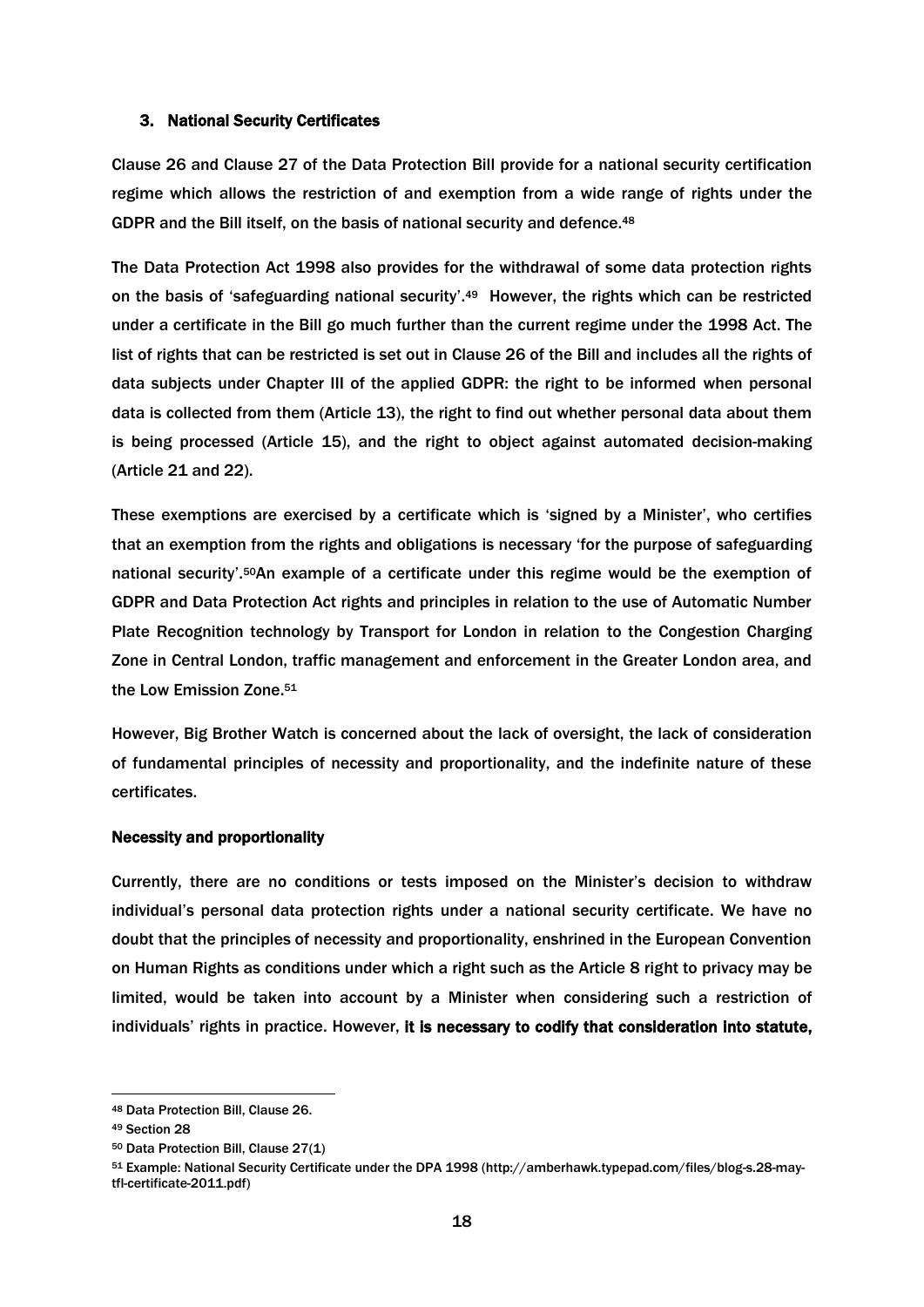with a provision explicitly requiring the Minister to undertake such a necessity and proportionality test when considering whether to exempt personal data protection rights.

#### Judicial oversight

As Baroness Hamwee noted at Committee Stage in the House of Lords, national security certificates are "*not subject to immediate, direct oversight*".<sup>52</sup> They can take away all of the rights listed above, merely identifying data 'by means of a general description'. 53

As the Bill is currently drafted, national security certificates are remarkably unusual in that people's rights could be removed by a politician without any form of oversight. We believe it is essential that there is judicial oversight over the national security certification regime, which allows the restriction of a broad range of crucial data protection rights on a Minister's say-so.

#### Time limitation

There is no limitation on the length of time a national security certificate is in operation and no duty to review the ongoing necessity of a certificate. They are, currently, open-ended and indefinite.

Baroness Williams has stated that national security certificates are "*are general and prospective in nature, and arguably no purpose would be served by a requirement that they be subject to a time limitation." <sup>54</sup>* However, we believe it *is* necessary for these certificates to be time-limited, for the same reasons that any warrant or certificate that limits citizens' rights in pursuit of state interests is time-limited. A time limitation would promote oversight of a regime that restricts a host of important personal data protection rights. Indefinite national security certificates may allow a data controller and processor to rely on a national security certificate for activities that were not considered by the Minister when the certificate was signed. Expiry of a certificate would not prevent it from being re-certified; it would simply ensure that those certificates which are no longer necessary or which are being used beyond their original remit do not continue indefinitely, and that there is some form of review after a certain period of time.

<sup>52</sup> Data Protection Bill, Committee stage, 4th day, 15 November 2017 (https://hansard.parliament.uk/Lords/2017- 11-15/debates/9DC4D211-3573-4D97-82DB-92B75547B506/DataProtectionBill(HL))

<sup>53</sup> Data Prototection Bill, Clause 27(2)(a)

<sup>54</sup> Data Protection Bill, Committee stage, 4th day, 15 November 2017 (https://hansard.parliament.uk/Lords/2017- 11-15/debates/9DC4D211-3573-4D97-82DB-92B75547B506/DataProtectionBill(HL))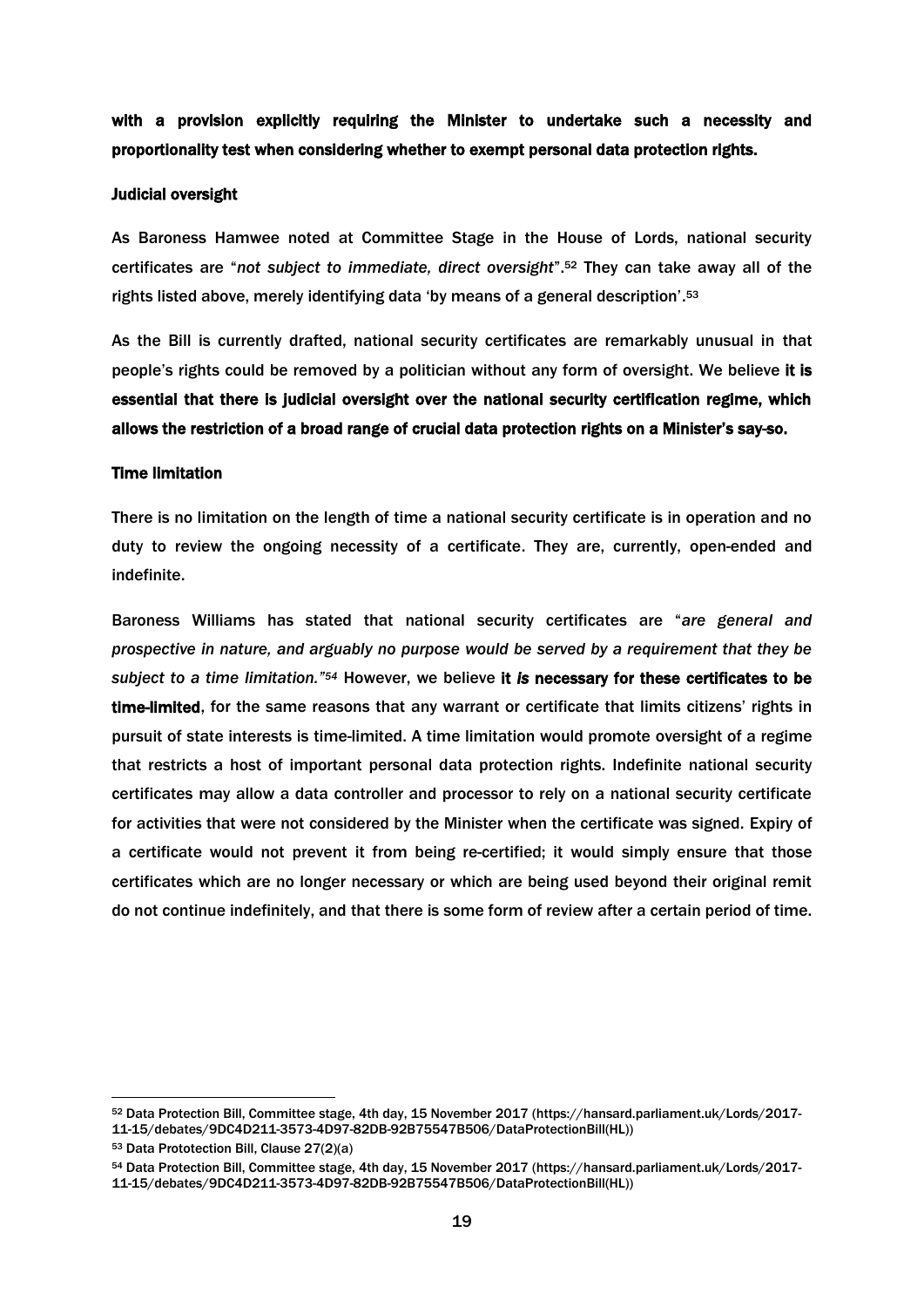#### 4. Adequacy

The issue of adequacy after the UK leaves the European Union is absolutely critical for the UK post-Brexit. Adequacy refers to the level of data protection required by countries in the EU in order to share personal data across borders.

The Data Protection Bill updates our data protection laws for the digital age. In particular, it provides for the incoming General Data Protection Regulation (GDPR), which, as an EU regulation, has direct effect in the UK, and comes into force in May 2018. The Data Protection Bill makes alterations and amendments to elements of the GDPR, as well as providing for data protection rights and obligations in relation to law enforcement and intelligence services processing of personal data incorporating the EU Law Enforcement Directive<sup>55</sup> and the revised Council of Europe Convention for the Protection of Individuals with regard to Automatic Processing.<sup>56</sup>

Only countries in the European Economic Area (EEA) (an area in which goods and services pass freely between countries, which includes all EU countries and a few others) can transfer data between each other, because as part of the EEA they all have to adhere to the same high standards of protection around personal data and its transfer. In other words these countries have, by complying with the same data protection laws, reached an agreed level of adequacy. The GDPR will represent the standard of data protection required across the EEA and EU.

If a country within the EU or EEA wants to transfer personal data to a non-EEA or non-EU country, it can only do so if a similar *"adequate"* level of protection of that personal data is guaranteed by the external country.<sup>57</sup> Adequacy decisions are made by the EU Commission. Whether or not a country's data protection regime is considered adequate is down to its domestic laws or the international commitments it has entered into.<sup>58</sup>

As noted by Wes Streeting MP in the 'Leaving the EU: Data Protection' in the House of Commons, "*the UK will… cease to be a member of the EU's safe data zone following Brexit".* 59 Therefore, in order to ensure the free flow of personal data between the UK and the EU, the UK will have to prove our data protection framework reaches the required level of adequacy. Lord Stevenson made it clear at Committee stage in the House of Lords that:

<sup>55</sup> European Parliament [\(http://eur-lex.europa.eu/legal-](http://eur-lex.europa.eu/legal-content/EN/TXT/?uri=uriserv%3AOJ.L_.2016.119.01.0089.01.ENG)

[content/EN/TXT/?uri=uriserv%3AOJ.L\\_.2016.119.01.0089.01.ENG\)](http://eur-lex.europa.eu/legal-content/EN/TXT/?uri=uriserv%3AOJ.L_.2016.119.01.0089.01.ENG)

<sup>56</sup> Council of Europe [\(https://www.coe.int/en/web/conventions/full-list/-/conventions/treaty/108\)](https://www.coe.int/en/web/conventions/full-list/-/conventions/treaty/108)

<sup>57</sup> European Commission [\(http://ec.europa.eu/justice/data-protection/international-transfers/index\\_en.htm\)](http://ec.europa.eu/justice/data-protection/international-transfers/index_en.htm) <sup>58</sup> *Ibid*

<sup>59</sup> Leaving the EU: Data Protection, House of Commons, 12 October 2017

[<sup>\(</sup>https://hansard.parliament.uk/Commons/2017-10-12/debates/20F0DCC3-149D-470D-8AF0-](https://hansard.parliament.uk/Commons/2017-10-12/debates/20F0DCC3-149D-470D-8AF0-2DE02400D4D0/LeavingTheEUDataProtection) [2DE02400D4D0/LeavingTheEUDataProtection\)](https://hansard.parliament.uk/Commons/2017-10-12/debates/20F0DCC3-149D-470D-8AF0-2DE02400D4D0/LeavingTheEUDataProtection)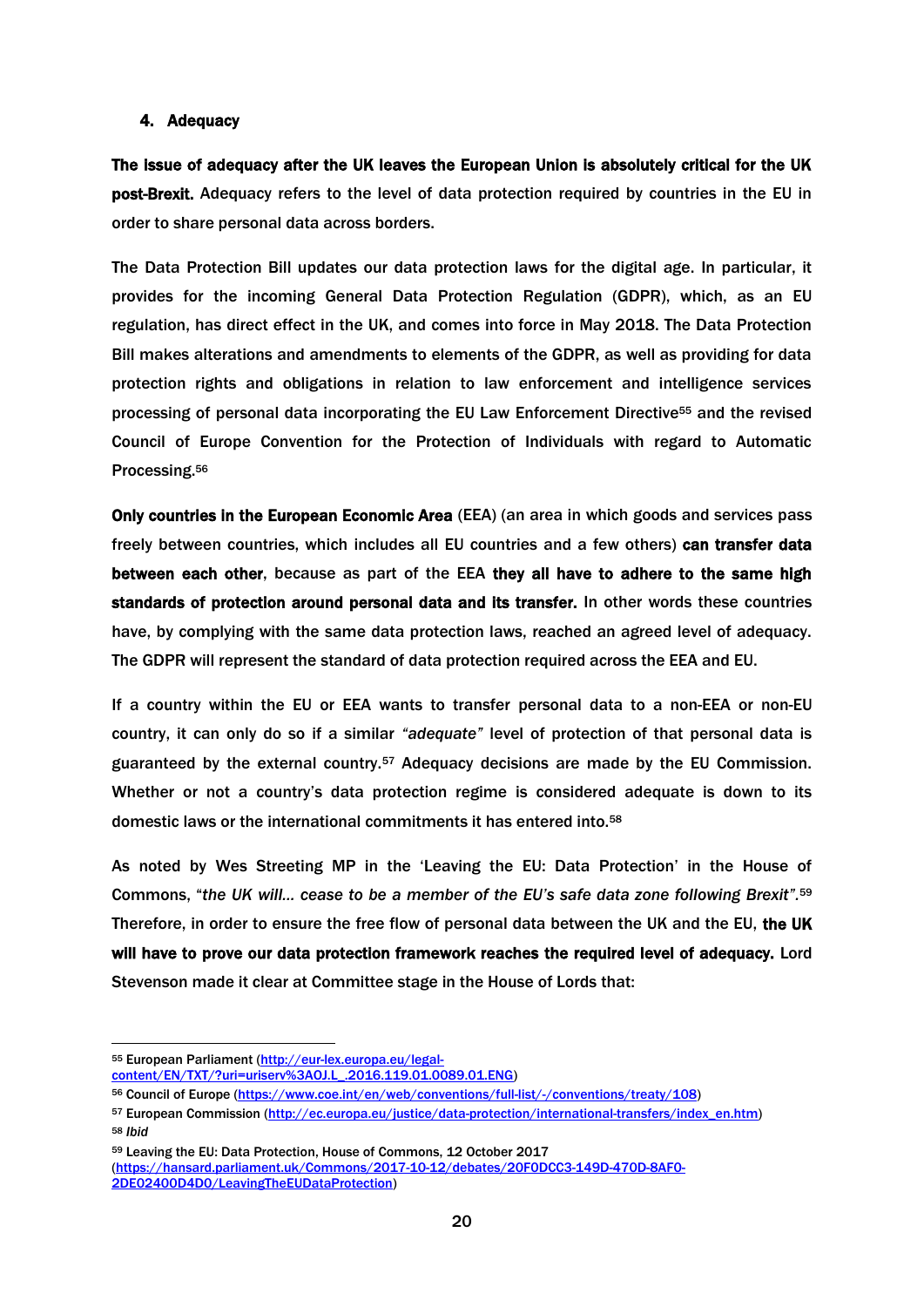"*If we are unable to reach such an agreement with the EU, there will be no legal basis for the lawful operation of countless British businesses and there will also be a significant question of whether EU companies will be able to trade with us*".<sup>60</sup>

An adequacy agreement is very much in the UK's interest. The Government future partnership paper, "The exchange and protection of personal data",<sup>61</sup> published in August 2017, makes clear that "*Any disruption in cross-border data flows would… be economically costly to both the UK and the EU*", and unequivocally states that "*it is essential that we agree a UK-EU model for exchanging and protecting personal data*".<sup>62</sup> It would indeed by economically costly for the UK if an adequacy agreement was not struck to allow the free flow of data to the EU; as Vicky Ford MP stated in the Commons EU data protection debate, "*the UK is home to more than 10% of all global data flows, with three quarters of those flows being between the UK and the rest of Europe*".<sup>63</sup> Lord Stevenson also noted in the House of Lords that:

"*It is common ground among all the parties that it is essential that immediately after Brexit, the government should obtain an adequacy agreement from the [European] Commission so that UK businesses can continue to exchange personal data with EU countries and vice versa*".<sup>64</sup>

In the "Leaving the EU: Data Protection" debate in the House of Commons, the Secretary of State for Digital, Culture, Media and Sport, Matt Hancock MP, confirmed that the Government "*wish[es] to ensure the unhindered free flow of data between countries*", and that "*it is strongly in the mutual interests of the UK and the rest of the EU that such an [adequacy] arrangement is put in place".*<sup>65</sup> This was echoed by Vicky Ford MP in a debate on consumer protection after Brexit, who said that "*it is extraordinarily important for British and European consumers that we continue to have a free flow of data post-Brexit.*" 66

<sup>61</sup> HM Government (2017)

[\(https://www.gov.uk/government/uploads/system/uploads/attachment\\_data/file/639853/The\\_exchange\\_and\\_pro](https://www.gov.uk/government/uploads/system/uploads/attachment_data/file/639853/The_exchange_and_protection_of_personal_data.pdf) tection of personal data.pdf)

 $\overline{a}$ 

- <sup>63</sup> Leaving the EU; Data Protection, House of Commons, 12 October 2017 [\(https://hansard.parliament.uk/Commons/2017-10-12/debates/20F0DCC3-149D-470D-8AF0-](https://hansard.parliament.uk/Commons/2017-10-12/debates/20F0DCC3-149D-470D-8AF0-2DE02400D4D0/LeavingTheEUDataProtection) [2DE02400D4D0/LeavingTheEUDataProtection\)](https://hansard.parliament.uk/Commons/2017-10-12/debates/20F0DCC3-149D-470D-8AF0-2DE02400D4D0/LeavingTheEUDataProtection)
- 64 Data Protection Bill, Committee stage, 1st day, 30 October 2017 [\(https://hansard.parliament.uk/Lords/2017-10-](https://hansard.parliament.uk/Lords/2017-10-30/debates/742E113F-2770-49B4-9985-47300C8268A4/DataProtectionBill(HL)) [30/debates/742E113F-2770-49B4-9985-47300C8268A4/DataProtectionBill\(HL\)\)](https://hansard.parliament.uk/Lords/2017-10-30/debates/742E113F-2770-49B4-9985-47300C8268A4/DataProtectionBill(HL))

<sup>65</sup> Leaving the EU: Data Protection, House of Commons, 12 October 2017 [\(https://hansard.parliament.uk/Commons/2017-10-12/debates/20F0DCC3-149D-470D-8AF0-](https://hansard.parliament.uk/Commons/2017-10-12/debates/20F0DCC3-149D-470D-8AF0-2DE02400D4D0/LeavingTheEUDataProtection) [2DE02400D4D0/LeavingTheEUDataProtection\)](https://hansard.parliament.uk/Commons/2017-10-12/debates/20F0DCC3-149D-470D-8AF0-2DE02400D4D0/LeavingTheEUDataProtection)

<sup>66</sup> Leaving the EU: Consumer Protection, House of Commons, 10 October 2017 [\(https://hansard.parliament.uk/Commons/2017-10-10/debates/11FD46BC-F935-4D35-BAAF-](https://hansard.parliament.uk/Commons/2017-10-10/debates/11FD46BC-F935-4D35-BAAF-9FCC8FAD7759/LeavingTheEUConsumerProtection)[9FCC8FAD7759/LeavingTheEUConsumerProtection\)](https://hansard.parliament.uk/Commons/2017-10-10/debates/11FD46BC-F935-4D35-BAAF-9FCC8FAD7759/LeavingTheEUConsumerProtection)

<sup>60</sup> Data Protection Bill, Committee stage, 1<sup>st</sup> day, 30 October 2017 [\(https://hansard.parliament.uk/Lords/2017-10-](https://hansard.parliament.uk/Lords/2017-10-30/debates/742E113F-2770-49B4-9985-47300C8268A4/DataProtectionBill(HL)) [30/debates/742E113F-2770-49B4-9985-47300C8268A4/DataProtectionBill\(HL\)\)](https://hansard.parliament.uk/Lords/2017-10-30/debates/742E113F-2770-49B4-9985-47300C8268A4/DataProtectionBill(HL))

<sup>62</sup> *Ibid*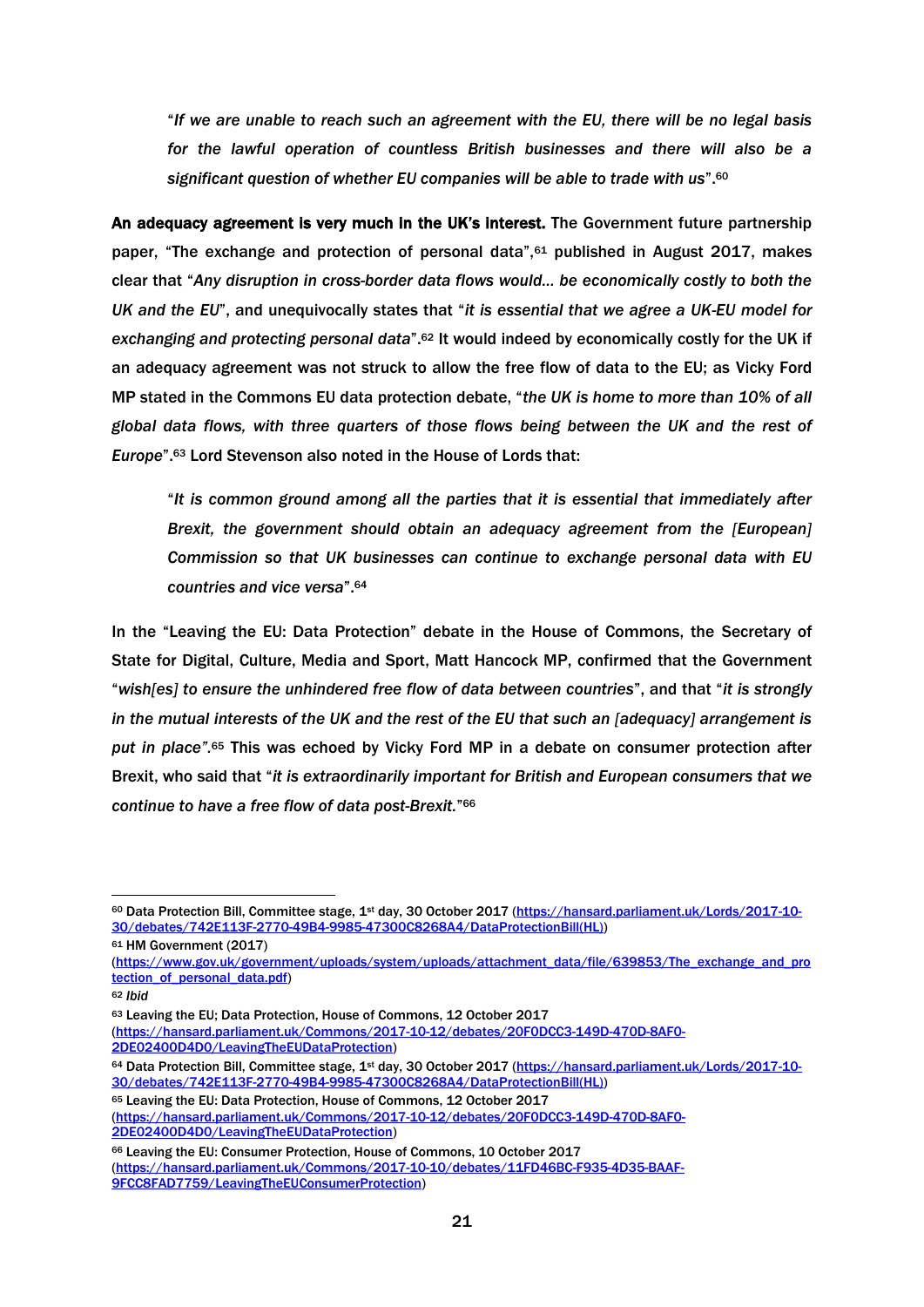The Information Commissioner has also stated that the *"best way forward"* after Brexit is for the UK *"to achieve an adequacy finding"* with the European Union.<sup>67</sup>

However, adequacy is not guaranteed. As Danizel Zeichner MP, the chair of the All-Party Parliamentary Group on Data Analytics, stated in the Commons EU data protection debate, "*just saying that we would like an adequacy agreement is not the same as actually getting one*".<sup>68</sup>

Article 45 of the General Data Protection Regulation (GDPR) considers what is required for adequacy:

*"2. When assessing the adequacy of the level of protection [of personal data], the Commission shall, in particular, take account of the following elements:*

(a) Rule of law, respect for human rights and fundamental freedoms, relevant *legislation, both general and sectoral, including concerning public security, defence, national security and criminal law and the access of public authorities to personal data."*

We have serious concerns that the current Data Protection Bill may significantly impact the UK's chances of achieving an adequacy finding with the EU. In particular, we are concerned about the lack of rights and exemptions exercised by the UK in relation to automated processing, the sweeping exemption from data protection rights in relation to the undefined concept of "effective immigration control", and the lack of oversight and limitations on the scope of national security certificates. We urge the Committee to review these areas of the Bill and to put effective protections in place.

<sup>-</sup><sup>67</sup> Elizabeth Denham, House of Lords EU Home Affairs Sub-Committee, Wednesday 8 March 2017 [\(http://www.parliamentlive.tv/Event/Index/125e1463-62ed-41bb-ab64-811d0f94bfee\)](http://www.parliamentlive.tv/Event/Index/125e1463-62ed-41bb-ab64-811d0f94bfee)

<sup>68</sup> Leaving the EU; Data Protection, House of Commons, 12 October 2017 [\(https://hansard.parliament.uk/Commons/2017-10-12/debates/20F0DCC3-149D-470D-8AF0-](https://hansard.parliament.uk/Commons/2017-10-12/debates/20F0DCC3-149D-470D-8AF0-2DE02400D4D0/LeavingTheEUDataProtection) [2DE02400D4D0/LeavingTheEUDataProtection\)](https://hansard.parliament.uk/Commons/2017-10-12/debates/20F0DCC3-149D-470D-8AF0-2DE02400D4D0/LeavingTheEUDataProtection)